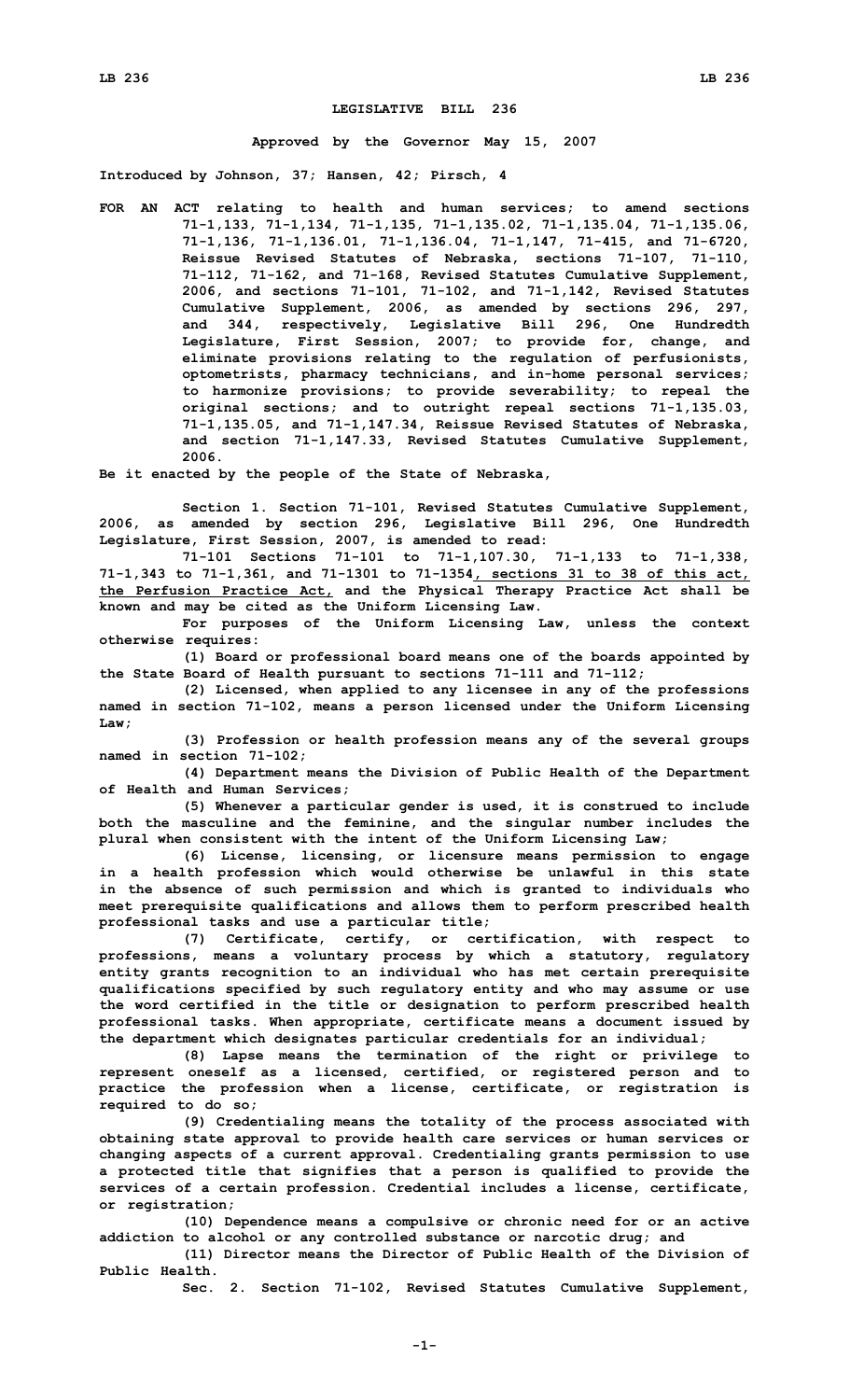**2006, as amended by section 297, Legislative Bill 296, One Hundredth Legislature, First Session, 2007, is amended to read:**

**71-102 (1) No person shall engage in the practice of medicine and surgery, athletic training, respiratory care, osteopathic medicine, chiropractic, dentistry, dental hygiene, pharmacy, podiatry, optometry, massage therapy, physical therapy, audiology, speech-language pathology, embalming, funeral directing, psychology, veterinary medicine and surgery, medical nutrition therapy, acupuncture, perfusion, mental health practice, or alcohol and drug counseling unless such person has obtained <sup>a</sup> license from the department for that purpose.**

**(2) No person shall hold himself or herself out as <sup>a</sup> certified social worker or certified master social worker unless such person has obtained <sup>a</sup> certificate from the department for that purpose.**

**(3) No person shall hold himself or herself out as <sup>a</sup> certified professional counselor unless such person has obtained <sup>a</sup> certificate from the department for such purpose.**

**(4) No person shall hold himself or herself out as <sup>a</sup> certified marriage and family therapist unless such person has obtained <sup>a</sup> certificate from the department for such purpose.**

**Sec. 3. Section 71-107, Revised Statutes Cumulative Supplement, 2006, is amended to read:**

**71-107 Every person credentialed under the Uniform Licensing Law to practice <sup>a</sup> profession shall keep the credential available in an office or place in which he or she practices and shall show such proof of credentialing upon request.**

**On all signs, announcements, stationery, and advertisements of persons credentialed to practice osteopathic medicine, chiropractic, podiatry, optometry, audiology, speech-language pathology, medical nutrition therapy, professional counseling, social work, marriage and family therapy, mental health practice, massage therapy, physical therapy, or alcohol and drug counseling, or perfusion shall be placed the word Osteopathic Physician, Chiropractor, Podiatrist, Optometrist, Audiologist, Speech-Language Pathologist, Medical Nutrition Therapist, Professional Counselor, Social Worker, Master Social Worker, Marriage and Family Therapist, Mental Health Practitioner, Massage Therapist, Physical Therapist, or Alcohol and Drug Counselor, or Perfusionist, as the case may be.**

**Sec. 4. Section 71-110, Revised Statutes Cumulative Supplement, 2006, is amended to read:**

**71-110 (1) The credential to practice <sup>a</sup> profession shall be renewed biennially without examination upon request of the credentialed person and upon documentation of continuing competency pursuant to sections 71-161.09 and 71-161.10. The biennial credential renewals provided for in this section shall be accomplished in such manner as the department, with the approval of the designated professional board, shall establish by rule and regulation. The biennial expiration date in the different professions shall be as follows:**

- **(a) January, pharmacy and psychology;**
- **(b) February, funeral directing and embalming;**
- **(c) March, dentistry and dental hygiene;**
- **(d) April, podiatry and veterinary medicine and surgery;**
- **(e) May, athletic training and acupuncture;**
- **(f) June, respiratory care;**
- **(g) August, chiropractic and optometry;**

**(h) September, alcohol and drug counseling, medical nutrition therapy, mental health practice including any associated certification, and osteopathic medicine;**

- **(i) October, medicine and surgery and perfusion;**
- **(j) November, massage therapy and physical therapy; and**
- **(k) December, audiology and speech-language pathology.**

**The request for renewal need not be in any particular form and shall be accompanied by the renewal fee. Such fee shall be paid not later than the date of the expiration of such credential, except that while actively engaged in the military service of the United States, as defined in the Soldiers' and Sailors' Civil Relief Act of 1940, as the act existed on January 1, 2002, persons credentialed to practice the professions listed in this subsection shall not be required to pay the renewal fee.**

**(2) When <sup>a</sup> person credentialed pursuant to the Uniform Licensing Law desires to have his or her credential lapse upon expiration, he or she shall notify the department of such desire in writing. The department shall notify the credentialed person in writing of the acceptance or denial of the request to allow the credential to lapse. When the lapsed status becomes effective, the right to represent himself or herself as <sup>a</sup> credentialed person and to practice the profession in which <sup>a</sup> license is required shall terminate.**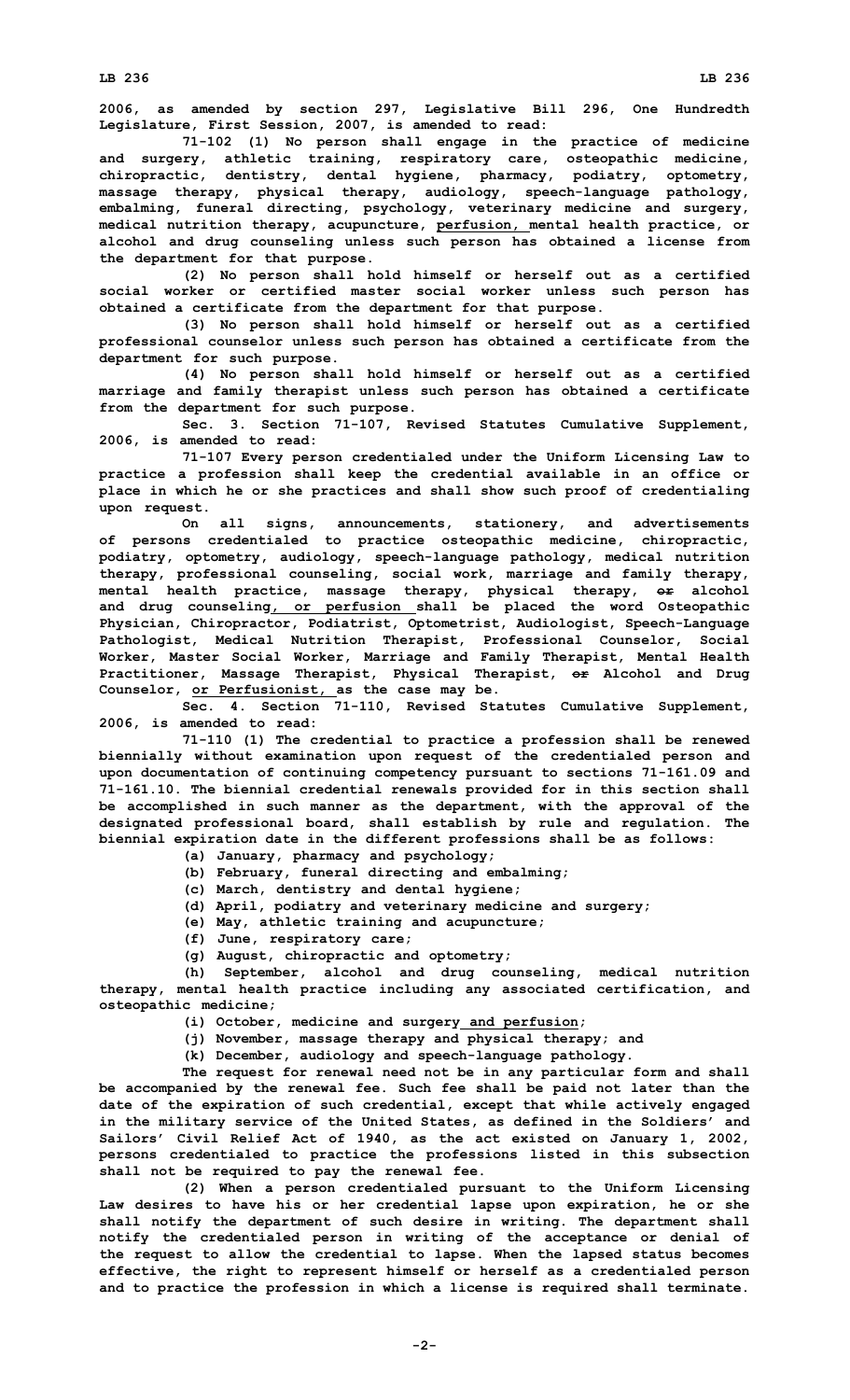**To restore the credential from lapsed to active status, such person shall be required to meet the requirements for initial credentialing which are in effect at the time that he or she wishes to restore the credential.**

**(3) When <sup>a</sup> person credentialed pursuant to the Uniform Licensing Law desires to have his or her credential placed on inactive status upon its expiration, he or she shall notify the department of such desire in writing and pay the inactive status fee. The department shall notify the credentialed person in writing of the acceptance or denial of the request to allow the credential to be placed on inactive status. When the credential is placed on inactive status, the credentialed person shall not engage in the practice of such profession. A credential may remain on inactive status for an indefinite period of time. In order to move <sup>a</sup> credential from inactive to active status, <sup>a</sup> person shall be required to meet the requirements for renewal which are in effect at the time he or she wishes to regain active status.**

**(4) At least thirty days before the expiration of <sup>a</sup> credential, the department shall notify each credentialed person by <sup>a</sup> letter addressed to him or her at his or her last place of residence as noted upon its records. Any credentialed person who fails to notify the department of his or her desire to let his or her credential lapse or be placed on inactive status upon its expiration or who fails to meet the requirements for renewal on or before the date of expiration of his or her credential shall be given <sup>a</sup> second notice in the same manner as the first notice advising him or her (a) of the failure to meet the requirements for renewal, (b) that the credential has expired, (c) that the person is subject to an administrative penalty under section 71-164.01 if he or she practices after the expiration date and prior to renewal of the credential, (d) that upon the receipt of the renewal fee and the required late fee within thirty days after the expiration date, no order of revocation will be entered, and (e) that upon the failure to comply with subdivision (d) of this subsection within such time, the credential will be revoked in the manner prescribed in section 71-149.**

**(5) Any credentialed person who desires to reinstate the credential not more than one year after the date of revocation for failure to meet the renewal requirements shall apply to the department for reinstatement. The credential may be reinstated upon the recommendation of the board for his or her profession and the receipt of evidence of meeting the renewal requirements and paying the required late fee.**

**(6) Any credentialed person who desires to reinstate the credential more than one year after the date of revocation for failure to meet the renewal requirements shall petition the board to recommend reinstatement as prescribed in section 71-161.05. The credential may be reinstated upon the recommendation of the board for his or her profession and the receipt of evidence of meeting the renewal requirements and paying the required late fee.**

**Sec. 5. Section 71-112, Revised Statutes Cumulative Supplement, 2006, is amended to read:**

**71-112 (1) Professional boards under the Uniform Licensing Law shall be designated as follows:**

**(a) For medicine and surgery, acupuncture, perfusion, and osteopathic medicine and surgery, Board of Medicine and Surgery;**

**(b) For athletic training, Board of Athletic Training;**

**(c) For respiratory care, Board of Respiratory Care Practice;**

**(d) For chiropractic, Board of Chiropractic;**

**(e) For dentistry and dental hygiene, Board of Dentistry;**

**(f) For optometry, Board of Optometry;**

**(g) For massage therapy, Board of Massage Therapy;**

- **(h) For physical therapy, Board of Physical Therapy;**
- **(i) For pharmacy, Board of Pharmacy;**

**(j) For audiology and speech-language pathology, Board of Audiology and Speech-Language Pathology;**

**(k) For medical nutrition therapy, Board of Medical Nutrition Therapy;**

**(l) For funeral directing and embalming, Board of Funeral Directing and Embalming;**

**(m) For podiatry, Board of Podiatry;**

**(n) For psychology, Board of Psychologists;**

**(o) For veterinary medicine and surgery, Board of Veterinary Medicine and Surgery;**

**(p) For mental health practice, Board of Mental Health Practice; and**

**(q) For alcohol and drug counseling, Board of Alcohol and Drug Counseling.**

**(2) Any change made by the Legislature of the names of boards listed in this section shall not change the membership of such boards or affect the validity of any action taken by or the status of any action pending before any**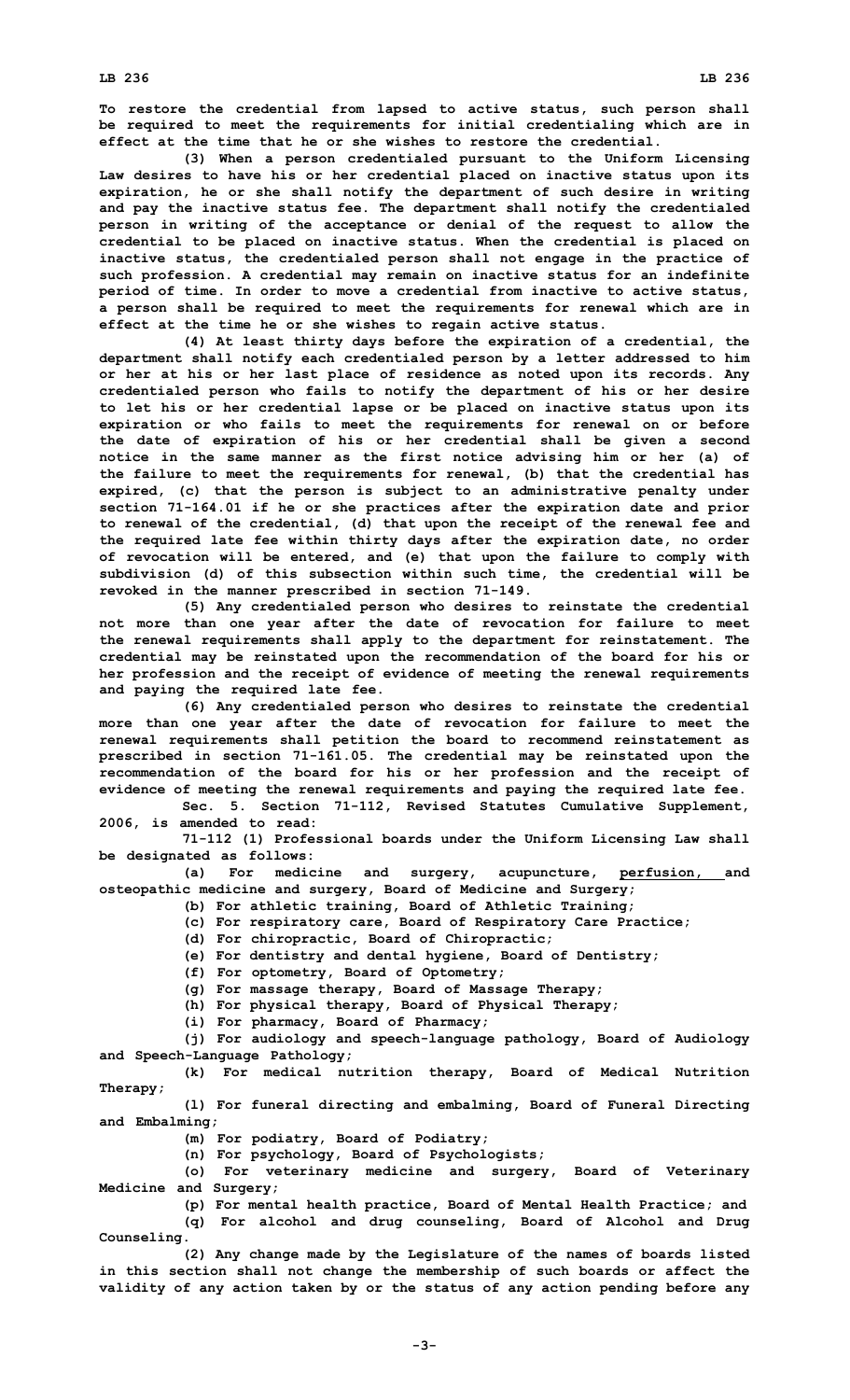**of such boards. Any such board newly named by the Legislature shall be the direct and only successor to the board as previously named.**

**Sec. 6. Section 71-162, Revised Statutes Cumulative Supplement, 2006, is amended to read:**

**71-162 (1) It is the intent of the Legislature that the revenue to cover the cost of the credentialing system administered by the department is to be derived from General Funds, cash funds, federal funds, gifts, grants, or fees from individuals or entities seeking credentials. The credentialing system includes the totality of the credentialing infrastructure and the process of issuance and renewal of credentials, examinations, inspections, investigations, continuing competency, compliance assurance, and the credentialing review process for the following individuals and entities that provide health services and health-related services:**

**(a) Individuals in the practice of acupuncture; advanced practice nursing; alcohol and drug counseling; asbestos abatement, inspection, project design, and training; athletic training; audiology; speech-language pathology; chiropractic; dentistry; dental hygiene; environmental health; hearing aid instrument dispensing and fitting; lead-based paint abatement, inspection, project design, and training; medical nutrition therapy; medical radiography; medication aide services; medicine and surgery; mental health practice; nursing; nursing assistant or paid dining assistant services; nursing home administration; occupational therapy; optometry; osteopathic medicine; perfusion; pharmacy; physical therapy; podiatry; psychology; radon detection, measurement, and mitigation; respiratory care; social work; swimming pool operation; veterinary medicine and surgery; water system operation; constructing or decommissioning water wells and installing water well pumps and pumping equipment; and**

**(b) Individuals in the practice of and entities in the business of body art; cosmetology; electrology; emergency medical services; esthetics; funeral directing and embalming; massage therapy; and nail technology.**

**(2) The department shall determine the cost of the credentialing system for such individuals and entities by calculating the total of the base costs, the variable costs, and any adjustments as provided in sections 71-162.01 to 71-162.03.**

**(3) When fees are to be established pursuant to section 71-162.04 for individuals or entities other than individuals in the practice of constructing or decommissioning water wells and installing water well pumps and pumping equipment, the department, upon recommendation of the appropriate board if applicable, shall base the fees on the cost of the credentialing system and shall include usual and customary cost increases, <sup>a</sup> reasonable reserve, and the cost of any new or additional credentialing activities. For individuals in the practice of constructing or decommissioning water wells and installing water well pumps and pumping equipment, the Water Well Standards and Contractors' Licensing Board shall establish the fees as otherwise provided in this subsection. All such fees shall be collected as provided in section 71-163.**

**Sec. 7. Section 71-168, Revised Statutes Cumulative Supplement, 2006, is amended to read:**

**71-168 (1) The department shall enforce the Uniform Licensing Law and for that purpose shall make necessary investigations. Every credentialed person listed under subsection (4) of this section and every member of <sup>a</sup> professional board shall furnish the department such evidence as he or she may have relative to any alleged violation which is being investigated.**

**(2) Every credentialed person listed under subsection (4) of this section shall report to the department the name of every person without <sup>a</sup> credential that he or she has reason to believe is engaged in practicing any profession for which <sup>a</sup> credential is required by the Uniform Licensing Law. The department may, along with the Attorney General and other law enforcement agencies, investigate such reports or other complaints of unauthorized practice. The professional board may issue an order to cease and desist the unauthorized practice of such profession as <sup>a</sup> measure to obtain compliance with the applicable credentialing requirements by the person prior to referral of the matter to the Attorney General for action. Practice of such profession without <sup>a</sup> credential after receiving <sup>a</sup> cease and desist order is <sup>a</sup> Class III felony.**

**(3) Any credentialed person listed under subsection (4) of this section who is required to file <sup>a</sup> report of loss or theft of <sup>a</sup> controlled substance to the federal Drug Enforcement Administration shall provide <sup>a</sup> copy of such report to the department.**

**(4) Every credentialed person regulated under the Advanced Practice Registered Nurse Licensure Act, the Certified Registered Nurse Anesthetist Act, the Clinical Nurse Specialist Practice Act, the Emergency Medical**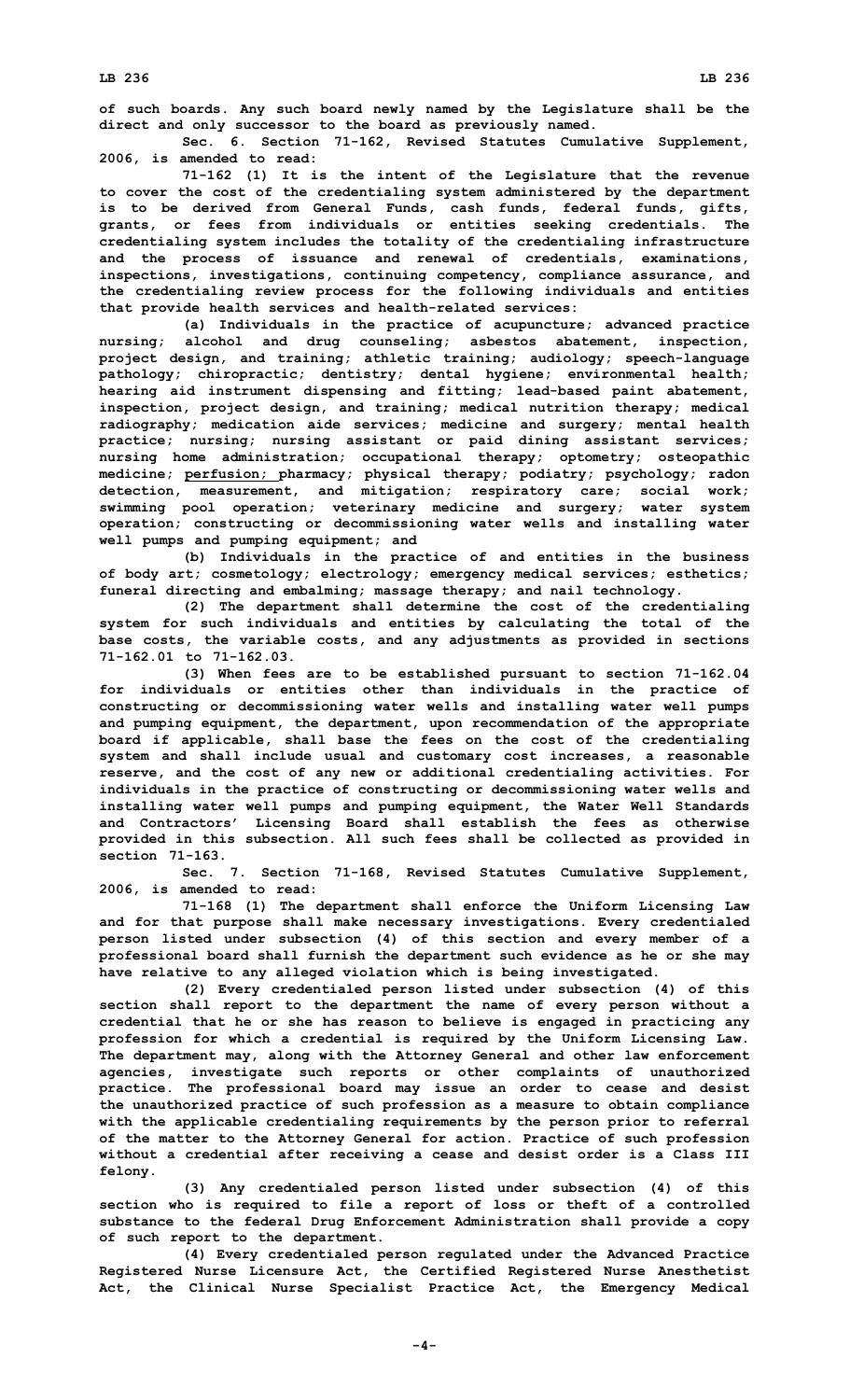**Services Act, the Licensed Practical Nurse-Certified Act, the Nebraska Certified Nurse Midwifery Practice Act, the Nebraska Cosmetology Act, the Nurse Practice Act, the Nurse Practitioner Act, the Occupational Therapy Practice Act, the Uniform Controlled Substances Act, the Uniform Licensing Law except pharmacist interns and pharmacy technicians, the Wholesale Drug Distributor Licensing Act, or sections 71-3702 to 71-3715, 71-4701 to 71-4719, or 71-6053 to 71-6068 shall, within thirty days of an occurrence described in this subsection, report to the department in such manner and form as the department may require by rule and regulation whenever he or she:**

**(a) Has first-hand knowledge of facts giving him or her reason to believe that any person in his or her profession has committed acts indicative of gross incompetence, <sup>a</sup> pattern of negligent conduct as defined in subdivision (5)(e) of section 71-147, or unprofessional conduct, may be practicing while his or her ability to practice is impaired by alcohol, controlled substances, narcotic drugs, or physical, mental, or emotional disability, or has otherwise violated such regulatory provisions governing the practice of the profession;**

**(b) Has first-hand knowledge of facts giving him or her reason to believe that any person in another profession regulated under such regulatory provisions has committed acts indicative of gross incompetence or may be practicing while his or her ability to practice is impaired by alcohol, controlled substances, narcotic drugs, or physical, mental, or emotional disability. The requirement to file <sup>a</sup> report under subdivision (a) or (b) of this subsection shall not apply (i) to the spouse of the person, (ii) to <sup>a</sup> practitioner who is providing treatment to such person in <sup>a</sup> practitioner-patient relationship concerning information obtained or discovered in the course of treatment unless the treating practitioner determines that the condition of the person may be of <sup>a</sup> nature which constitutes <sup>a</sup> danger to the public health and safety by the person's continued practice, or (iii) when <sup>a</sup> credentialed person who is chemically impaired enters the Licensee Assistance Program authorized by section 71-172.01 except as provided in such section; or**

**(c) Has been the subject of any of the following actions:**

**(i) Loss of privileges in <sup>a</sup> hospital or other health care facility due to alleged incompetence, negligence, unethical or unprofessional conduct, or physical, mental, or chemical impairment or the voluntary limitation of privileges or resignation from staff of any health care facility when that occurred while under formal or informal investigation or evaluation by the facility or <sup>a</sup> committee of the facility for issues of clinical competence, unprofessional conduct, or physical, mental, or chemical impairment;**

**(ii) Loss of employment due to alleged incompetence, negligence, unethical or unprofessional conduct, or physical, mental, or chemical impairment;**

**(iii) Adverse judgments, settlements, or awards arising out of professional liability claims, including settlements made prior to suit in which the patient releases any professional liability claim against the credentialed person, or adverse action by an insurance company affecting professional liability coverage. The department may define by rule and regulation what constitutes <sup>a</sup> settlement that would be reportable when <sup>a</sup> credentialed person refunds or reduces <sup>a</sup> fee or makes no charge for reasons related to <sup>a</sup> patient or client complaint other than costs;**

**(iv) Denial of <sup>a</sup> credential or other form of authorization to practice by any state, territory, or jurisdiction, including any military or federal jurisdiction, due to alleged incompetence, negligence, unethical or unprofessional conduct, or physical, mental, or chemical impairment;**

**(v) Disciplinary action against any credential or other form of permit he or she holds taken by another state, territory, or jurisdiction, including any federal or military jurisdiction, the settlement of such action, or any voluntary surrender of or limitation on any such credential or other form of permit;**

**(vi) Loss of membership in <sup>a</sup> professional organization due to alleged incompetence, negligence, unethical or unprofessional conduct, or physical, mental, or chemical impairment; or**

**(vii) Conviction of any misdemeanor or felony in this or any other state, territory, or jurisdiction, including any federal or military jurisdiction.**

**(5) <sup>A</sup> report submitted by <sup>a</sup> professional liability insurance company on behalf of <sup>a</sup> credentialed person shall be sufficient to satisfy the credentialed person's reporting requirement under subsection (4) of this section.**

**(6) <sup>A</sup> report made to the department under this section shall be confidential and treated in the same manner as complaints and investigative**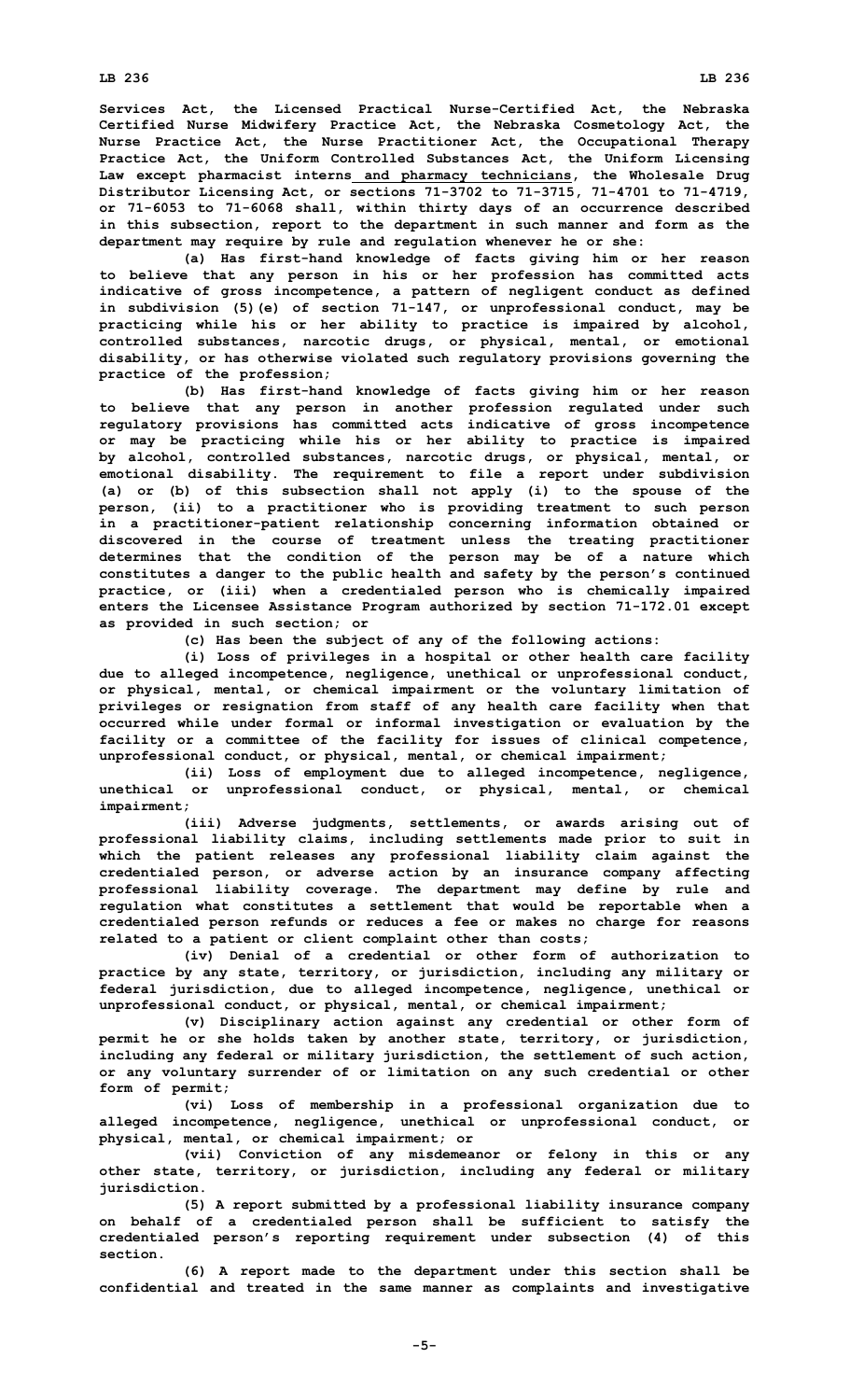**files under subsection (7) of section 71-168.01. Any person making <sup>a</sup> report to the department under this section except those self-reporting shall be completely immune from criminal or civil liability of any nature, whether direct or derivative, for filing <sup>a</sup> report or for disclosure of documents, records, or other information to the department under this section. Persons who are members of committees established under the Patient Safety Improvement Act and sections 25-12,123, 71-2046 to 71-2048, and 71-7901 to 71-7903 or witnesses before such committees shall not be required to report such activities. Any person who is <sup>a</sup> witness before <sup>a</sup> committee established under such sections shall not be excused from reporting matters of first-hand knowledge that would otherwise be reportable under this section only because he or she attended or testified before such committee. Documents from original sources shall not be construed as immune from discovery or use in actions under subsection (4) of this section.**

**Sec. 8. Sections 8 to 19 of this act shall be known and may be cited as the Perfusion Practice Act.**

**Sec. 9. The Legislature finds and declares that the public interest requires the regulation of the practice of perfusion and the establishment of clear licensure standards for perfusionists and that the health and welfare of the residents of the State of Nebraska will be protected by identifying to the public those individuals who are qualified and legally authorized to practice perfusion.**

**Sec. 10. For purposes of the Perfusion Practice Act:**

**(1) Board means the Board of Medicine and Surgery;**

**(2) Committee means the Perfusionist Committee created under section 19 of this act;**

**(3) Extracorporeal circulation means the diversion of <sup>a</sup> patient's blood through <sup>a</sup> heart-lung machine or <sup>a</sup> similar device that assumes the functions of the patient's heart, lungs, kidney, liver, or other organs;**

**(4) Perfusion means the functions necessary for the support, treatment, measurement, or supplementation of the cardiovascular, circulatory, and respiratory systems or other organs, or <sup>a</sup> combination of such activities, and to ensure the safe management of physiologic functions by monitoring and analyzing the parameters of the systems under an order and under the supervision of <sup>a</sup> licensed physician, including:**

**(a) The use of extracorporeal circulation, long-term cardiopulmonary support techniques including extracorporeal carbon dioxide removal and extracorporeal membrane oxygenation, and associated therapeutic and diagnostic technologies;**

**(b) Counterpulsation, ventricular assistance, autotransfusion, blood conservation techniques, myocardial and organ preservation, extracorporeal life support, and isolated limb perfusion;**

**(c) The use of techniques involving blood management, advanced life support, and other related functions; and**

**(d) In the performance of the acts described in subdivisions (a) through (c) of this subdivision:**

**(i) The administration of:**

**(A) Pharmacological and therapeutic agents; and**

**(B) Blood products or anesthetic agents through the extracorporeal circuit or through an intravenous line as ordered by <sup>a</sup> physician;**

**(ii) The performance and use of:**

**(A) Anticoagulation monitoring and analysis;**

**(B) Physiologic monitoring and analysis;**

**(C) Blood gas and chemistry monitoring and analysis;**

**(D) Hematologic monitoring and analysis;**

**(E) Hypothermia and hyperthermia;**

**(F) Hemoconcentration and hemodilution; and**

**(G) Hemodialysis; and**

**(iii) The observation of signs and symptoms related to perfusion services, the determination of whether the signs and symptoms exhibit abnormal characteristics, and the implementation of appropriate reporting, clinical perfusion protocols, or changes in, or the initiation of, emergency procedures; and**

**(5) Perfusionist means <sup>a</sup> person who is licensed to practice perfusion pursuant to the Perfusion Practice Act.**

**Sec. 11. After the effective date of this act, no person shall practice perfusion, whether or not compensation is received or expected, unless the person holds <sup>a</sup> license to practice perfusion under the Perfusion Practice Act, except that nothing in the act shall be construed to:**

**(1) Prohibit any person credentialed to practice under any other law from engaging in the practice for which he or she is credentialed;**

**(2) Prohibit any student enrolled in <sup>a</sup> bona fide perfusion training**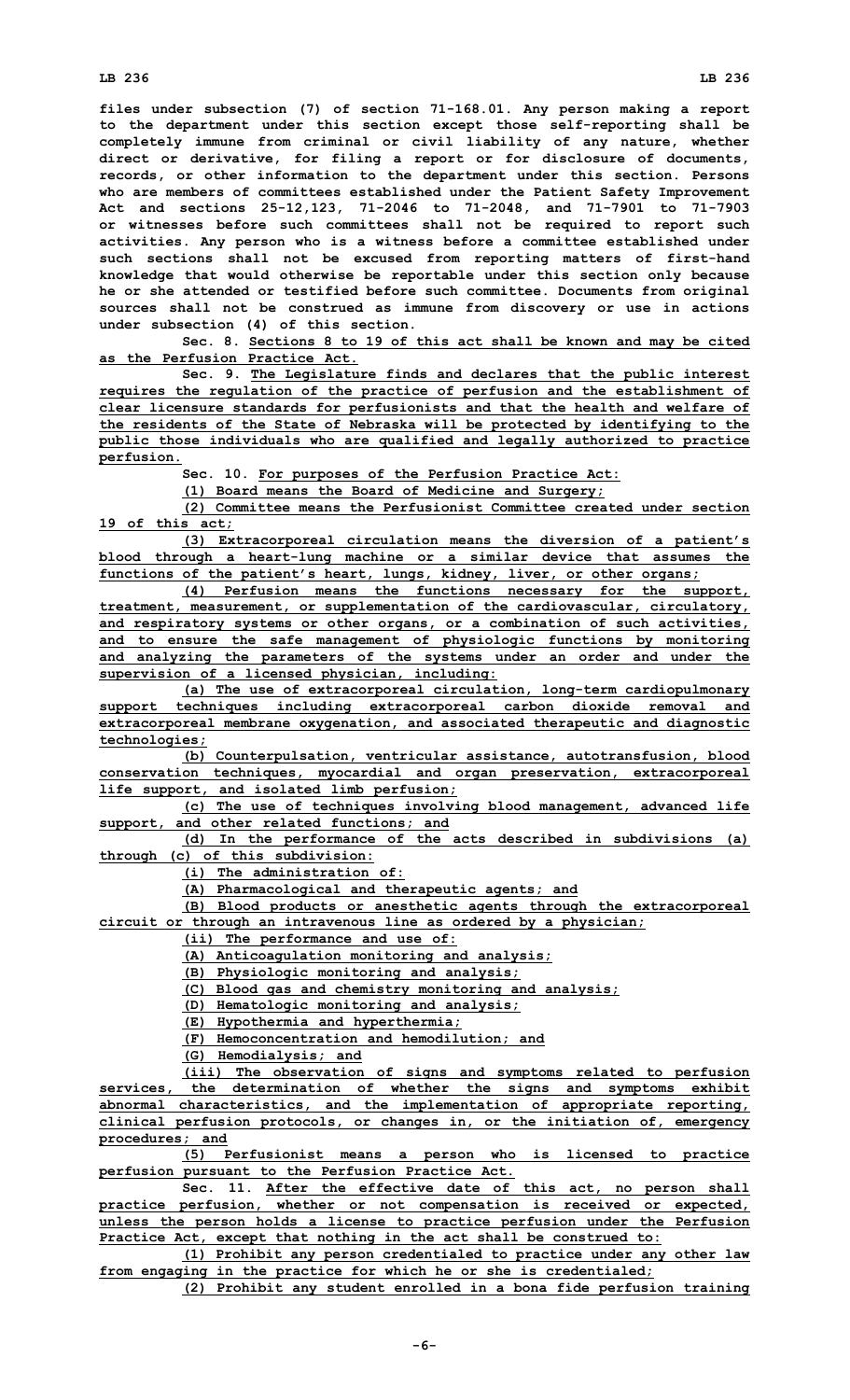**program recognized by the board from performing those duties which are necessary for the student's course of study, if the duties are performed under the supervision and direction of <sup>a</sup> perfusionist who is on duty and immediately available in the assigned patient care area; or**

**(3) Prohibit any person from practicing perfusion within the scope of his or her official duties when employed by an agency, bureau, or division of the federal government, serving in the Armed Forces or the Public Health Service of the United States, or employed by the Veterans Administration.**

**Sec. 12. To be eligible to be licensed as <sup>a</sup> perfusionist, an applicant shall fulfill the following requirements:**

**(1) Submit <sup>a</sup> complete application to the department as required under the Uniform Licensing Law;**

**(2) Pay the fee established and collected as provided in sections 71-162 to 71-162.05;**

**(3) Submit evidence of successful completion of <sup>a</sup> perfusion education program with standards established by the Accreditation Committee for Perfusion Education and approved by the Commission on Accreditation of Allied Health Education Programs or <sup>a</sup> program with substantially equivalent education standards approved by the board; and**

**(4) Submit evidence of successful completion of the certification examinations offered by the American Board of Cardiovascular Perfusion, or its successor, or <sup>a</sup> substantially equivalent examination approved by the board.**

**Sec. 13. The board may waive the education and examination requirements under section 12 of this act for an applicant who:**

**(1) Within one hundred eighty days after the effective date of this act, submits evidence satisfactory to the board that he or she has been operating cardiopulmonary bypass systems for cardiac surgical patients as his or her primary function in <sup>a</sup> licensed health care facility for at least two of the last ten years prior to the effective date of this act;**

**(2) Submits evidence of holding <sup>a</sup> current certificate as <sup>a</sup> Certified Clinical Perfusionist issued by the American Board of Cardiovascular Perfusion, or its successor; or**

**(3) Submits evidence of holding <sup>a</sup> credential as <sup>a</sup> perfusionist issued by another state or possession of the United States or the District of Columbia which has standards substantially equivalent to those of this state.**

**Sec. 14. The department shall issue <sup>a</sup> temporary license to <sup>a</sup> person who has applied for licensure pursuant to the Perfusion Practice Act and who, in the judgment of the department, with the recommendation of the board, is eligible for examination. An applicant with <sup>a</sup> temporary license may practice only under the direct supervision of <sup>a</sup> perfusionist. The board may adopt and promulgate rules and regulations governing such direct supervision which do not require the immediate physical presence of the supervising perfusionist. A temporary license shall expire one year after the date of issuance and may be renewed for <sup>a</sup> subsequent one-year period, subject to the rules and regulations adopted under the act. A temporary license shall be surrendered to the department upon its expiration.**

**Sec. 15. Each perfusionist shall, in the period since his or her license was issued or last renewed, complete continuing competency activities as required by the board pursuant to section 71-161.09 as <sup>a</sup> prerequisite for the licensee's next subsequent license renewal.**

**Sec. 16. No person shall use the title Perfusionist, the abbreviation LP, or any other title, designation, words, letters, abbreviations, or insignia indicating the practice of perfusion unless licensed to practice perfusion.**

**Sec. 17. The department, with the recommendation of the board, shall adopt and promulgate rules and regulations to carry out the Perfusion Practice Act.**

**Sec. 18. The board shall adopt and publish <sup>a</sup> code of ethics for perfusionists and maintain <sup>a</sup> record of every perfusionist licensed in this state which includes his or her place of business, place of residence, and license date and number.**

**Sec. 19. (1) There is created the Perfusionist Committee which shall review and make recommendations to the board regarding all matters relating to perfusionists that come before the board. Such matters shall include, but not be limited to, (a) applications for licensure, (b) perfusionist education, (c) scope of practice, (d) proceedings arising relating to disciplinary actions, (e) perfusionist licensure requirements, and (f) continuing competency. The committee shall be directly responsible to the board.**

**(2) The committee shall be appointed by the State Board of Health and shall be composed of two perfusionists and one physician who has clinical experience with perfusionists. The physician member may also be <sup>a</sup> member of the Board of Medicine and Surgery. The chairperson of the committee shall be**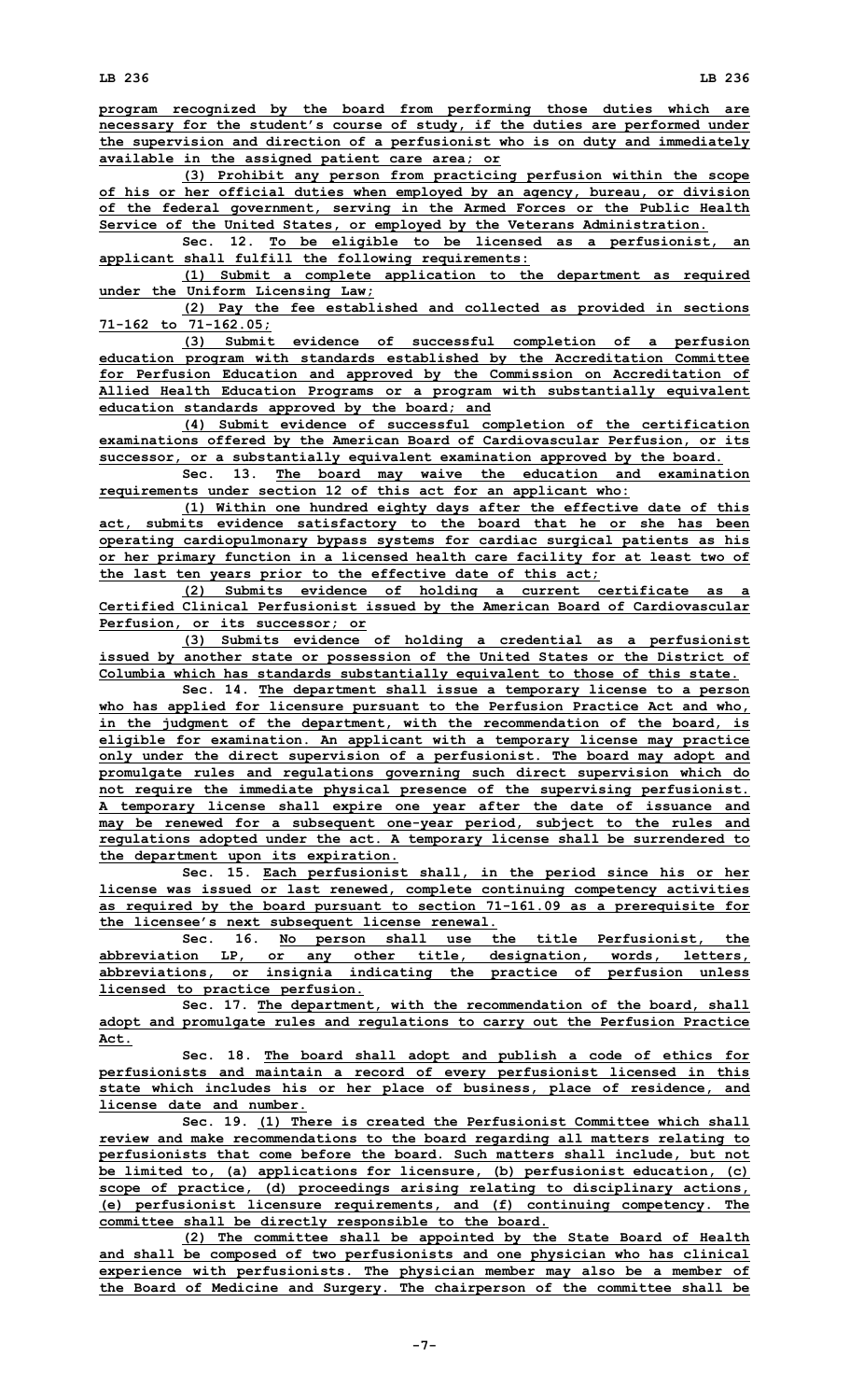**elected by <sup>a</sup> majority vote of the committee members. All appointments shall be for five-year terms, at staggered intervals. Members shall serve no more than two consecutive terms. Reappointments shall be made by the State Board of Health.**

**(3) The committee shall meet on <sup>a</sup> regular basis, and committee members shall, in addition to necessary traveling and lodging expenses, receive <sup>a</sup> per diem for each day actually engaged in the discharge of his or her duties, including compensation for the time spent in traveling to and from the place of conducting business. Traveling and lodging expenses shall be reimbursed on the same basis as provided in sections 81-1174 to 81-1177. The compensation shall not exceed fifty dollars per day and shall be determined by the committee with the approval of the department.**

**Sec. 20. Section 71-1,133, Reissue Revised Statutes of Nebraska, is amended to read:**

**71-1,133 For purposes of the Uniform Licensing Law, the practice of optometry means one or <sup>a</sup> combination of the following: , without the use of surgery:**

**(1) The examination of the human eye to diagnose, treat, or refer for consultation or treatment any abnormal condition of the human eye, ocular adnexa, or visual system;**

**(2) The employment of instruments, devices, pharmaceutical agents, other than oral therapeutic agents used in the treatment of glaucoma, and procedures intended for the purpose of investigating, examining, diagnosing, treating, managing, or correcting visual defects or abnormal conditions of the human eye, ocular adnexa, or visual system; or for the removal of superficial eyelid, conjunctival, and corneal foreign bodies and the ordering of procedures and laboratory tests rational to the diagnosis of conditions or diseases of the human eye, ocular adnexa, or visual system; or**

**(3) The prescribing and application of lenses, devices containing lenses, prisms, contact lenses, ophthalmic devices, excluding laser surgery, orthoptics, vision training, pharmaceutical agents, and prosthetic devices to correct, relieve, or treat defects or abnormal conditions of the human eye, ocular adnexa, or visual system; .**

**(4) The ordering of procedures and laboratory tests rational to the diagnosis or treatment of conditions or diseases of the human eye, ocular adnexa, or visual system; and**

**(5) The removal of superficial eyelid, conjunctival, and corneal foreign bodies.**

**The practice of optometry does not include the use of surgery, laser surgery, oral therapeutic agents used in the treatment of glaucoma, oral steroids, or oral immunosuppressive agents or the treatment of infantile/congenital glaucoma, which means the condition is present at birth.**

**Sec. 21. Section 71-1,134, Reissue Revised Statutes of Nebraska, is amended to read:**

**71-1,134 The practice of optometry under sections 71-1,133 to 71-1,136.09 shall not be construed to:**

**(1) Include merchants or dealers who sell glasses as merchandise in an established place of business or who sell contact lenses from <sup>a</sup> prescription for contact lenses written by an optometrist or <sup>a</sup> person licensed to practice medicine and surgery and who do not profess to be optometrists or practice optometry; as defined in section 71-1,133;**

**(2) Restrict, expand, or otherwise alter the scope of practice governed by other statutes; or**

**(3) Include the performance by an optometric assistant, under the supervision of <sup>a</sup> licensed optometrist, of duties prescribed in accordance with rules and regulations adopted and promulgated by the department, with the upon recommendation of the Board of Optometry.**

**Sec. 22. Section 71-1,135, Reissue Revised Statutes of Nebraska, is amended to read:**

**71-1,135 Every applicant for <sup>a</sup> license to practice optometry shall: (1) Present proof that he or she is <sup>a</sup> graduate of an accredited school or college of optometry; and (2) pass an examination approved by the Board of Optometry. After August 25, 1989, the The examination shall cover all subject matter included in the practice of optometry. as defined in section 71-1,133 for applicants who have graduated from an accredited optometry school after such date. After October 1, 1997, the examination shall cover all subject matter included in the practice of optometry for applicants who have graduated from an accredited optometry school after such date.**

**Sec. 23. Section 71-1,135.02, Reissue Revised Statutes of Nebraska, is amended to read:**

71-1,135.02  $(1)$   $(1)$  **No**  $(1)$  **An** optometrist licensed in this state<sub>7</sub> **except an optometrist who has been certified by the department prior to**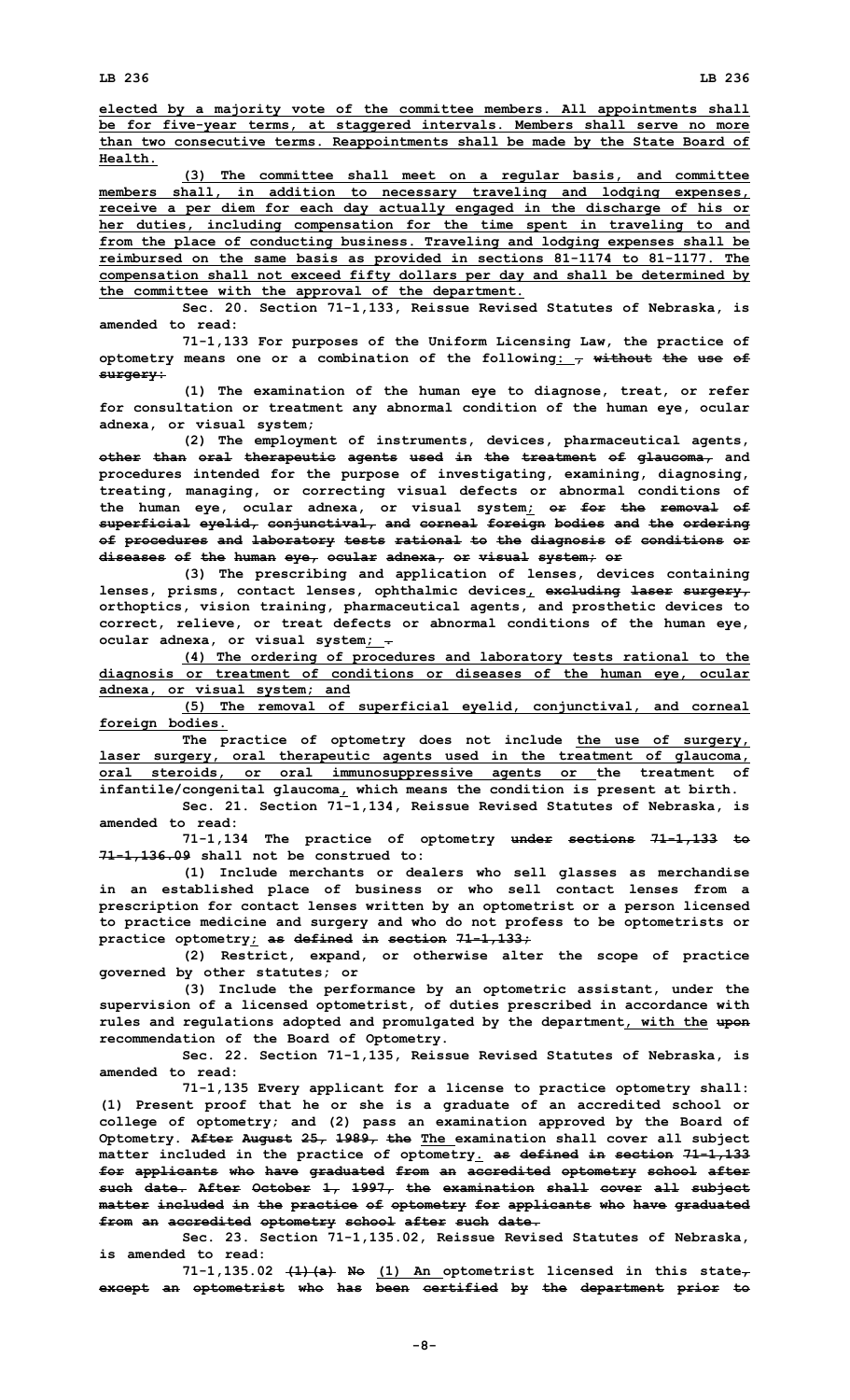**April 30, 1987, or by another state with substantially equivalent requirements for certification as determined by the department upon recommendation of the Board of Optometry to use topical ocular pharmaceutical agents for diagnostic purposes prior to April 30, 1987, shall may use topical ocular pharmaceutical agents for diagnostic purposes authorized under subdivision (2) of section 71-1,133 unless if such person (i) submits to the board department the required fee and evidence of is certified by the department, with the recommendation of the Board of Optometry, as qualified to use topical ocular pharmaceutical agents for diagnostic purposes. Such certification shall require (a) satisfactory completion of <sup>a</sup> pharmacology course at an institution accredited by <sup>a</sup> regional or professional accrediting organization which is recognized by the United States Department of Education and approved by the Department of Health and Human Services Regulation and Licensure, (ii) passes board and passage of an examination approved by the department, and (iii) has been certified by the department upon the recommendation of the board as qualified to use topical ocular pharmaceutical agents for diagnostic purposes. board or (b) evidence provided by the optometrist of certification in another state for use of diagnostic pharmaceutical agents which is deemed by the board as satisfactory validation of such qualifications.**

**(b) The department may approve for certification pursuant to subdivision (1)(a)(i) of this section <sup>a</sup> pharmacology course if such course includes:**

**(i) <sup>A</sup> study of ocular anesthetics, mydriatics, cycloplegics, ocular toxicity of pharmaceutical agents, ocular allergies of ocular agents, and pharmacologic effects of ocular drug substances;**

**(ii) The consideration of the mechanism of action of anesthetics, cycloplegics, and mydriatics in human beings and the uses of such substances in the diagnosis of occurring ocular disorders;**

**(iii) At least one hundred hours of classroom education, clinical training, and examination; and**

**(iv) The correlation of the utilization of pharmaceutical agents and optical instrumentation and procedures.**

**(c) The department may approve for certification pursuant to subdivision (1)(a)(ii) of this section an examination if such examination is:**

**(i) Based upon the competencies taught in <sup>a</sup> pharmacology course; and (ii) Administered by an institution accredited by <sup>a</sup> regional or professional accrediting organization which is recognized by the United States Department of Education and approved by the Department of Health and Human Services Regulation and Licensure.**

**(2)(a) No (2) An optometrist licensed in this state on or after April 30, 1987, shall may use topical ocular pharmaceutical agents for therapeutic purposes authorized under subdivision (2) or (3) of section 71-1,133 unless if such person (i) submits to the board department the required fee and evidence of is certified by the department, with the recommendation of the Board of Optometry, as qualified to use ocular pharmaceutical agents for therapeutic purposes, including the treatment of glaucoma. Such certification shall require (a) satisfactory completion of <sup>a</sup> minimum of one hundred hours since January 1, 1984, of which forty hours shall be classroom education and sixty hours shall be supervised clinical training as it applies to optometry with particular emphasis on which emphasizes the examination, diagnosis, and treatment of the eye, ocular adnexa, and visual system offered by <sup>a</sup> school or college approved by the department, (ii) passes board and passage of an examination approved by the department, (iii) has been certified by the department upon the recommendation of the board to use topical ocular pharmaceutical agents for therapeutic purposes, and (iv) has been certified by the department upon the recommendation of the board to use topical ocular pharmaceutical agents for diagnostic purposes. board or (b) evidence provided by the optometrist of certification in another state for the use of therapeutic pharmaceutical agents which is deemed by the board as satisfactory validation of such qualifications.**

**(b) The department may approve for certification pursuant to subdivision (2)(a)(i) of this section <sup>a</sup> therapeutic course or courses of instruction, from an institution accredited by <sup>a</sup> regional or professional accrediting organization which is recognized by the United States Department of Education, that have been completed after January 1, 1984. Such course or courses shall include, but not be limited to:**

**(i) Review of general pharmacology and therapeusis;**

**(ii) Review of ocular therapeutic pharmacology;**

**(iii) Diagnosis and treatment of diseases of the eye, ocular adnexa, and visual system;**

**(iv) Diagnosis of corneal disease and trauma including corneal**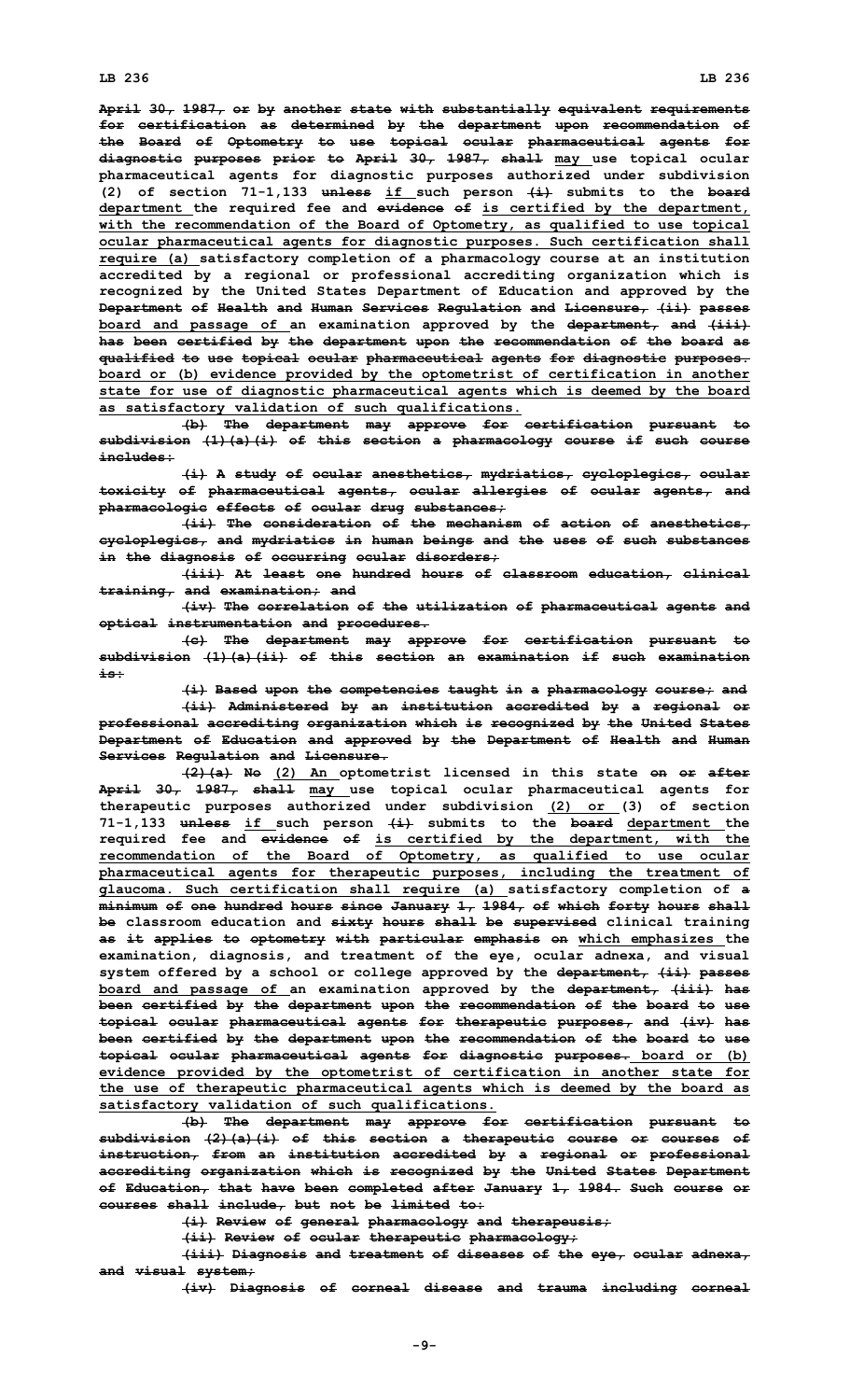**(v) Diagnosis and treatment of anterior segment eye diseases;**

**(vi) Clinical procedures related to the diagnosis and treatment of the eye, ocular adnexa, and visual system;**

**(vii) Ocular manifestations of systemic disease;**

**(viii) Review of systemic disease syndromes;**

**(ix) Ocular therapy including management of acute systemic emergencies; and**

**(x) Consultation criteria in ocular disease and trauma.**

**(3)(a) An optometrist who is licensed and certified to use pharmaceutical agents for therapeutic purposes on July 15, 1998, who graduated from an accredited school of optometry prior to January 1, 1996, shall complete the educational requirements relative to the treatment of glaucoma, as determined by the board, prior to January 1, 2000, and shall complete such educational requirements prior to treating glaucoma. Failure to complete such education prior to January 1, 2000, shall result in the revocation of the licensee's certification to use pharmaceutical agents for therapeutic purposes.**

**(b) An optometrist who applies for licensure on or after July 15, 1998, who graduated from an accredited school of optometry prior to January 1, 1996, shall complete the educational requirements relative to the treatment of glaucoma, as determined by the board, prior to being issued <sup>a</sup> license to practice optometry.**

**(c) An optometrist who graduated from an accredited school of optometry after January 1, 1996, shall be deemed to have met the educational requirements for certification to use pharmaceutical agents for therapeutic purposes which includes the treatment and management of glaucoma.**

**(3) After January 1, 2000, only an optometrist licensed in this state prior to April 30, 1987, may practice optometry without meeting the requirements and obtaining certification required by subsections (1) and (2) of this section.**

**Sec. 24. Section 71-1,135.04, Reissue Revised Statutes of Nebraska, is amended to read:**

**71-1,135.04 In issuing <sup>a</sup> license or renewal, the Board of Optometry shall state whether such person licensed in the practice of optometry has been certified to use pharmaceutical agents pursuant to section 71-1,135.02 and shall determine an appropriate means to further identify those persons who are certified in the diagnostic use of such agents as provided in subdivision (2) of section 71-1,133 or the therapeutic use of such agents. as provided in subdivision (2) or (3) of section 71-1,133.**

**Sec. 25. Section 71-1,135.06, Reissue Revised Statutes of Nebraska, is amended to read:**

**71-1,135.06 (1) <sup>A</sup> licensed optometrist who administers or prescribes pharmaceutical agents for examination or for treatment shall provide the same standard of care to patients as that provided by <sup>a</sup> physician licensed in this state to practice medicine and surgery utilizing the same pharmaceutical agents for examination or treatment.**

**(2) <sup>A</sup> licensed optometrist who administers or prescribes pharmaceutical agents for the treatment of glaucoma shall provide the same standard of care to patients as that provided by <sup>a</sup> physician licensed in this state to practice medicine and surgery utilizing the same pharmaceutical agents for the examination and treatment of glaucoma.**

**Sec. 26. Section 71-1,136, Reissue Revised Statutes of Nebraska, is amended to read:**

**71-1,136 No school of optometry shall be approved by the Department of Health and Human Services Regulation and Licensure Board of Optometry as an accredited school unless the school is accredited by <sup>a</sup> regional or professional accrediting organization which is recognized by the United States Department of Education.**

**Sec. 27. Section 71-1,136.01, Reissue Revised Statutes of Nebraska, is amended to read:**

**71-1,136.01 Each Nebraska-licensed optometrist in active practice within the State of Nebraska shall, on or before August 1 of each even-numbered year, complete continuing competency activities as required by the Board of Optometry pursuant to section 71-161.09 as <sup>a</sup> prerequisite for the licensee's next subsequent license renewal. In addition to circumstances determined by the department to be beyond the credential holder's control pursuant to section 71-161.10, such circumstances shall include situations in which the credential holder was initially licensed within the twenty-six months immediately preceding the renewal date.**

**Sec. 28. Section 71-1,136.04, Reissue Revised Statutes of Nebraska, is amended to read:**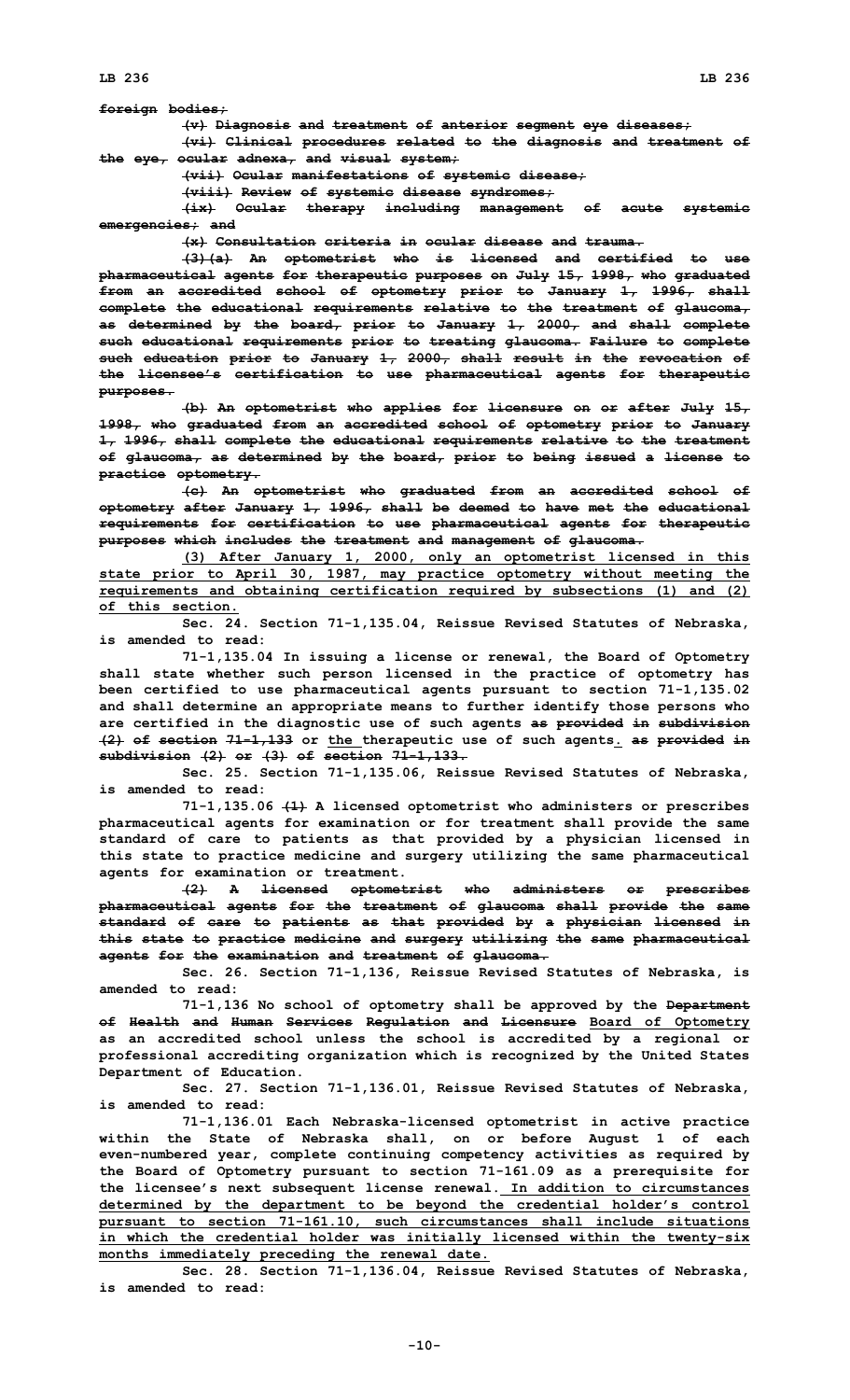**71-1,136.04 No agencies of the state or its subdivisions administering relief, public assistance, public welfare assistance, or other health service under the laws of this state, including the public schools, shall in the performance of their duties, interfere with any patient's freedom of choice in the selection of practitioners licensed to perform examinations for refractions or corrections and provide treatment within the field for which their respective licenses entitle them to practice.**

**Sec. 29. Section 71-1,142, Revised Statutes Cumulative Supplement, 2006, as amended by section 344, Legislative Bill 296, One Hundredth Legislature, First Session, 2007, is amended to read:**

**71-1,142 For purposes of sections 71-1,142 to 71-1,151 and sections 31 to 38 of this act and elsewhere in the Uniform Licensing Law, unless the context otherwise requires:**

**(1) Practice of pharmacy means (a) the interpretation, evaluation, and implementation of <sup>a</sup> medical order, (b) the dispensing of drugs and devices, (c) drug product selection, (d) the administration of drugs or devices, (e) drug utilization review, (f) patient counseling, (g) the provision of pharmaceutical care, and (h) the responsibility for compounding and labeling of dispensed or repackaged drugs and devices, proper and safe storage of drugs and devices, and maintenance of proper records. The active practice of pharmacy means the performance of the functions set out in this subdivision by <sup>a</sup> pharmacist as his or her principal or ordinary occupation;**

**(2) Administer means to directly apply <sup>a</sup> drug or device by injection, inhalation, ingestion, or other means to the body of <sup>a</sup> patient or research subject;**

**(3) Administration means the act of (a) administering, (b) keeping <sup>a</sup> record of such activity, and (c) observing, monitoring, reporting, and otherwise taking appropriate action regarding desired effect, side effect, interaction, and contraindication associated with administering the drug or device;**

**(4) Board means the Board of Pharmacy;**

**(5) Caregiver means any person acting as an agent on behalf of <sup>a</sup> patient or any person aiding and assisting <sup>a</sup> patient;**

**(6) Chart order means an order for <sup>a</sup> drug or device issued by <sup>a</sup> practitioner for <sup>a</sup> patient who is in the hospital where the chart is stored or for <sup>a</sup> patient receiving detoxification treatment or maintenance treatment pursuant to section 28-412. Chart order does not include <sup>a</sup> prescription;**

**(7) Compounding means the preparation of components into <sup>a</sup> drug product (a) as the result of <sup>a</sup> practitioner's medical order or initiative occurring in the course of practice based upon the relationship between the practitioner, patient, and pharmacist or (b) for the purpose of, or as an incident to, research, teaching, or chemical analysis and not for sale or dispensing. Compounding includes the preparation of drugs or devices in anticipation of receiving medical orders based upon routine, regularly observed prescribing patterns;**

**(8) Delegated dispensing means the practice of pharmacy by which one or more pharmacists have jointly agreed, on <sup>a</sup> voluntary basis, to work in conjunction with one or more persons pursuant to sections 71-1,147.42 to 71-1,147.64 under <sup>a</sup> protocol which provides that such person may perform certain dispensing functions authorized by the pharmacist or pharmacists under certain specified conditions and limitations;**

**(9) Deliver or delivery means to actually, constructively, or attempt to transfer <sup>a</sup> drug or device from one person to another, whether or not for consideration;**

**(10) Department means the Division of Public Health of the Department of Health and Human Services;**

**(11) Device means an instrument, apparatus, implement, machine, contrivance, implant, in vitro reagent, or other similar or related article, including any component, part, or accessory, which is prescribed by <sup>a</sup> practitioner and dispensed by <sup>a</sup> pharmacist or other person authorized by law to do so;**

**(12) Dialysis drug or device distributor means <sup>a</sup> manufacturer or wholesaler who provides dialysis drugs, solutions, supplies, or devices, to persons with chronic kidney failure for self-administration at the person's home or specified address, pursuant to <sup>a</sup> prescription;**

**(13) Dialysis drug or device distributor worker means <sup>a</sup> person working for <sup>a</sup> dialysis drug or device distributor with <sup>a</sup> delegated dispensing permit who has completed the approved training and has demonstrated proficiency to perform the task or tasks of assembling, labeling, or delivering drugs or devices pursuant to <sup>a</sup> prescription;**

**(14) Dispense or dispensing means interpreting, evaluating, and implementing <sup>a</sup> medical order, including preparing and delivering <sup>a</sup> drug or**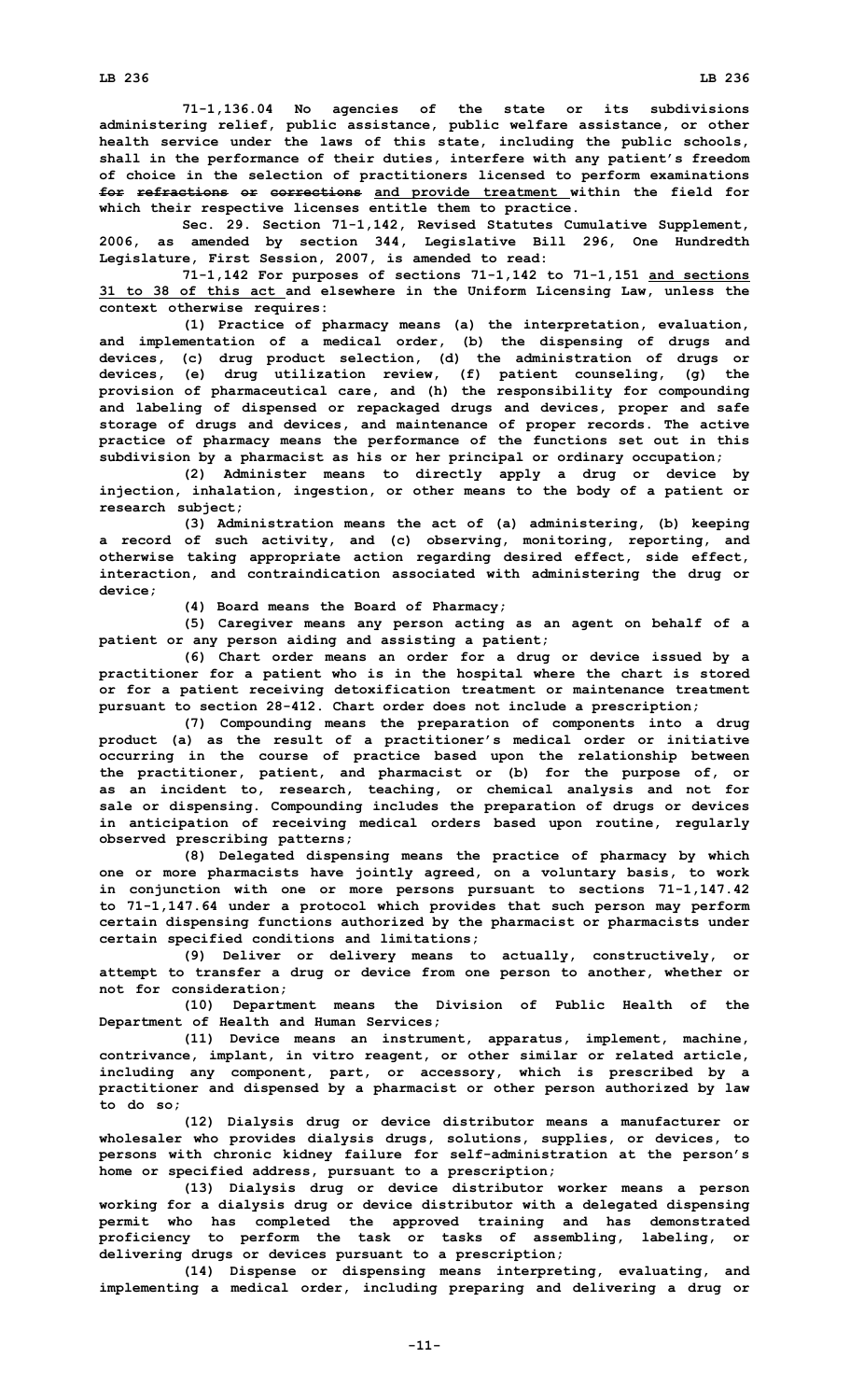**device to <sup>a</sup> patient or caregiver in <sup>a</sup> suitable container appropriately labeled for subsequent administration to, or use by, <sup>a</sup> patient. Dispensing includes (a) dispensing incident to practice, (b) dispensing pursuant to <sup>a</sup> delegated dispensing permit, (c) dispensing pursuant to <sup>a</sup> medical order, and (d) any transfer of <sup>a</sup> prescription drug or device to <sup>a</sup> patient or caregiver other than by administering;**

**(15) Distribute means to deliver <sup>a</sup> drug or device, other than by administering or dispensing;**

**(16) Facility means <sup>a</sup> health care facility as defined in section 71-413;**

**(17) Hospital has the same meaning as in section 71-419;**

**(18) Person means an individual, corporation, partnership, limited liability company, association, or other legal entity;**

**(19) Labeling means the process of preparing and affixing <sup>a</sup> label to any drug container or device container, exclusive of the labeling by <sup>a</sup> manufacturer, packer, or distributor of <sup>a</sup> nonprescription drug or commercially packaged legend drug or device. Any such label shall include all information required by federal and state law or regulation;**

**(20) Medical order means <sup>a</sup> prescription, <sup>a</sup> chart order, or an order for pharmaceutical care issued by <sup>a</sup> practitioner;**

**(21) Pharmaceutical care means the provision of drug therapy for the purpose of achieving therapeutic outcomes that improve <sup>a</sup> patient's quality of life. Such outcomes include (a) the cure of disease, (b) the elimination or reduction of <sup>a</sup> patient's symptomatology, (c) the arrest or slowing of <sup>a</sup> disease process, or (d) the prevention of <sup>a</sup> disease or symptomatology. Pharmaceutical care includes the process through which the pharmacist works in concert with the patient and his or her caregiver, physician, or other professionals in designing, implementing, and monitoring <sup>a</sup> therapeutic plan that will produce specific therapeutic outcomes for the patient;**

**(22) Pharmacist means any person who is licensed by the State of Nebraska to practice pharmacy;**

**(23) Pharmacy has the same meaning as in section 71-425;**

**(24) Drugs, medicines, and medicinal substances means (a) articles recognized in the official United States Pharmacopoeia, the Homeopathic Pharmacopoeia of the United States, the official National Formulary, or any supplement to any of them, (b) articles intended for use in the diagnosis, cure, mitigation, treatment, or prevention of diseases in humans or animals, (c) articles, except food, intended to affect the structure or any function of the body of <sup>a</sup> human or an animal, (d) articles intended for use as <sup>a</sup> component of any articles specified in subdivision (a), (b), or (c) of this subdivision, except any device or its components, parts, or accessories, and (e) prescription drugs or devices as defined in subdivision (31) of this section;**

**(25) Patient counseling means the verbal communication by <sup>a</sup> pharmacist, pharmacist intern, or practitioner, in <sup>a</sup> manner reflecting dignity and the right of the patient to <sup>a</sup> reasonable degree of privacy, of information to the patient or caregiver in order to improve therapeutic outcomes by maximizing proper use of prescription drugs and devices and also includes the duties set out in section 71-1,147.35;**

**(26) Pharmacist in charge means <sup>a</sup> pharmacist who is designated on <sup>a</sup> pharmacy license or designated by <sup>a</sup> hospital as being responsible for the practice of pharmacy in the pharmacy for which <sup>a</sup> pharmacy license is issued and who works within the physical confines of such pharmacy for <sup>a</sup> majority of the hours per week that the pharmacy is open for business averaged over <sup>a</sup> twelve-month period or thirty hours per week, whichever is less;**

**(27) Pharmacist intern means <sup>a</sup> person who meets the requirements of section 71-1,144;**

**(28) Pharmacy technician means an individual at least eighteen years of age who is <sup>a</sup> high school graduate or officially recognized by the State Department of Education as possessing the equivalent degree of education, who has never been convicted of any drug-related misdemeanor or felony, and who, under the written control procedures and guidelines of an employing pharmacy, may perform those functions which do not require professional judgment and which are subject to verification to assist <sup>a</sup> pharmacist in the practice of pharmacy; registered under sections 31 to 38 of this act;**

**(29) Practitioner means <sup>a</sup> certified registered nurse anesthetist, <sup>a</sup> certified nurse midwife, <sup>a</sup> dentist, an optometrist, <sup>a</sup> nurse practitioner, <sup>a</sup> physician assistant, <sup>a</sup> physician, <sup>a</sup> podiatrist, or <sup>a</sup> veterinarian;**

**(30) Prescribe means to issue <sup>a</sup> medical order;**

**(31) Prescription drug or device or legend drug or device means (a) <sup>a</sup> drug or device which is required under federal law to be labeled with one of the following statements prior to being dispensed or delivered: (i) Caution:**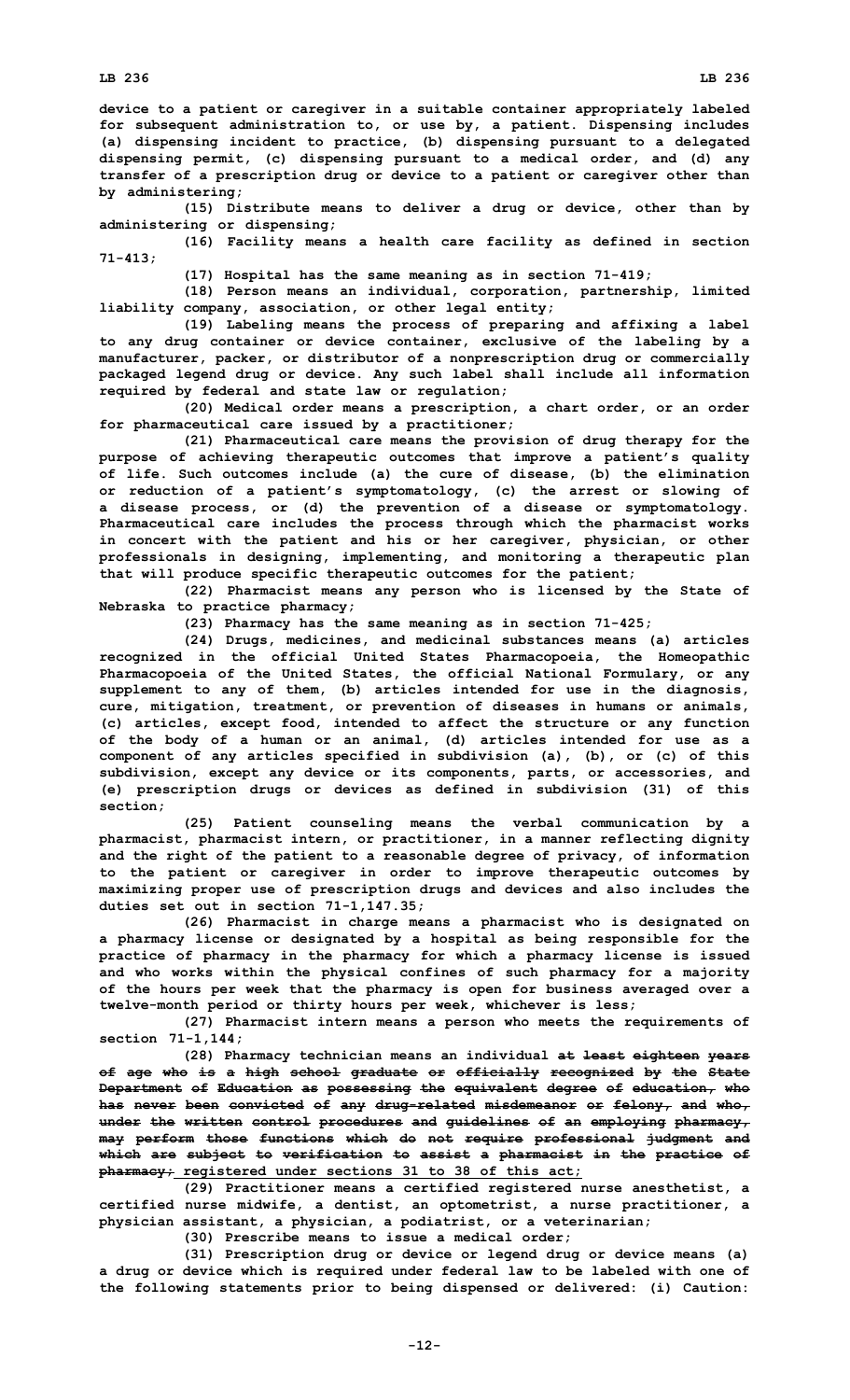**Federal law prohibits dispensing without prescription; (ii) Caution: Federal law restricts this drug to use by or on the order of <sup>a</sup> licensed veterinarian; or (iii) "Rx Only" or (b) <sup>a</sup> drug or device which is required by any applicable federal or state law to be dispensed pursuant only to <sup>a</sup> prescription or chart order or which is restricted to use by practitioners only;**

**(32) Prescription means an order for <sup>a</sup> drug or device issued by <sup>a</sup> practitioner for <sup>a</sup> specific patient, for emergency use, or for use in immunizations. Prescription does not include <sup>a</sup> chart order;**

**(33) Nonprescription drugs means nonnarcotic medicines or drugs which may be sold without <sup>a</sup> medical order and which are prepackaged for use by the consumer and labeled in accordance with the requirements of the laws and regulations of this state and the federal government;**

**(34) Public health clinic worker means <sup>a</sup> person in <sup>a</sup> public health clinic with <sup>a</sup> delegated dispensing permit who has completed the approved training and has demonstrated proficiency to perform the task of dispensing authorized refills of oral contraceptives pursuant to <sup>a</sup> written prescription;**

**(35) Public health clinic means the department, any county, city-county, or multicounty health department, or any private not-for-profit family planning clinic licensed as <sup>a</sup> health clinic as defined in section 71-416;**

**(36) Signature means the name, word, or mark of <sup>a</sup> person written in his or her own hand with the intent to authenticate <sup>a</sup> writing or other form of communication or <sup>a</sup> digital signature which complies with section 86-611 or an electronic signature;**

**(37) Supervision means the immediate personal guidance and direction by the licensed pharmacist on duty in the facility of the performance by <sup>a</sup> pharmacy technician of authorized activities or functions subject to verification by such pharmacist, except that when <sup>a</sup> pharmacy technician performs authorized activities or functions to assist <sup>a</sup> pharmacist on duty in the facility when the prescribed drugs or devices will be administered by <sup>a</sup> licensed staff member or consultant or by <sup>a</sup> licensed physician assistant to persons who are patients or residents of <sup>a</sup> facility, the activities or functions of such pharmacy technician shall only be subject to verification by <sup>a</sup> pharmacist on duty in the facility;**

**(38) Verification means the confirmation by <sup>a</sup> supervising pharmacist of the accuracy and completeness of the acts, tasks, or functions undertaken by <sup>a</sup> pharmacy technician to assist the pharmacist in the practice of pharmacy;**

**(39) Written control procedures and guidelines means the document prepared and signed by the pharmacist in charge and approved by the board which specifies the manner in which basic levels of competency of pharmacy technicians employed by the pharmacy are determined, the manner in which supervision is provided, the manner in which the functions of pharmacy technicians are verified, the maximum ratio of pharmacy technicians to one pharmacist used in the pharmacy, and guidelines governing the use of pharmacy technicians and the functions which they may perform;**

**(40) Medical gas distributor means <sup>a</sup> person who dispenses medical gases to <sup>a</sup> patient or ultimate user but does not include <sup>a</sup> person who manufactures medical gases or <sup>a</sup> person who distributes, transfers, delivers, dispenses, or sells medical gases to <sup>a</sup> person other than <sup>a</sup> patient or ultimate user;**

**(41) Facsimile means <sup>a</sup> copy generated by <sup>a</sup> system that encodes <sup>a</sup> document or photograph into electrical signals, transmits those signals over telecommunications lines, and reconstructs the signals to create an exact duplicate of the original document at the receiving end;**

**(42) Electronic signature has the same definition found in section 86-621; and**

**(43) Electronic transmission means transmission of information in electronic form. Electronic transmission may include computer-to-computer transmission or computer-to-facsimile transmission.**

**Sec. 30. Section 71-1,147, Reissue Revised Statutes of Nebraska, is amended to read:**

**71-1,147 (1) Except as provided for pharmacy technicians in section 71-1,147.33 sections 31 to 38 of this act and for individuals authorized to dispense under <sup>a</sup> delegated dispensing permit, no person other than <sup>a</sup> licensed pharmacist, <sup>a</sup> pharmacist intern, or <sup>a</sup> practitioner with <sup>a</sup> pharmacy license shall provide pharmaceutical care, compound and dispense drugs or devices, or dispense pursuant to <sup>a</sup> medical order. Notwithstanding any other provision of law to the contrary, <sup>a</sup> pharmacist or pharmacist intern may dispense drugs or devices pursuant to <sup>a</sup> medical order of <sup>a</sup> practitioner authorized to prescribe in another state if such practitioner could be authorized to prescribe such drugs or devices in this state.**

**(2) Except as provided for pharmacy technicians in section**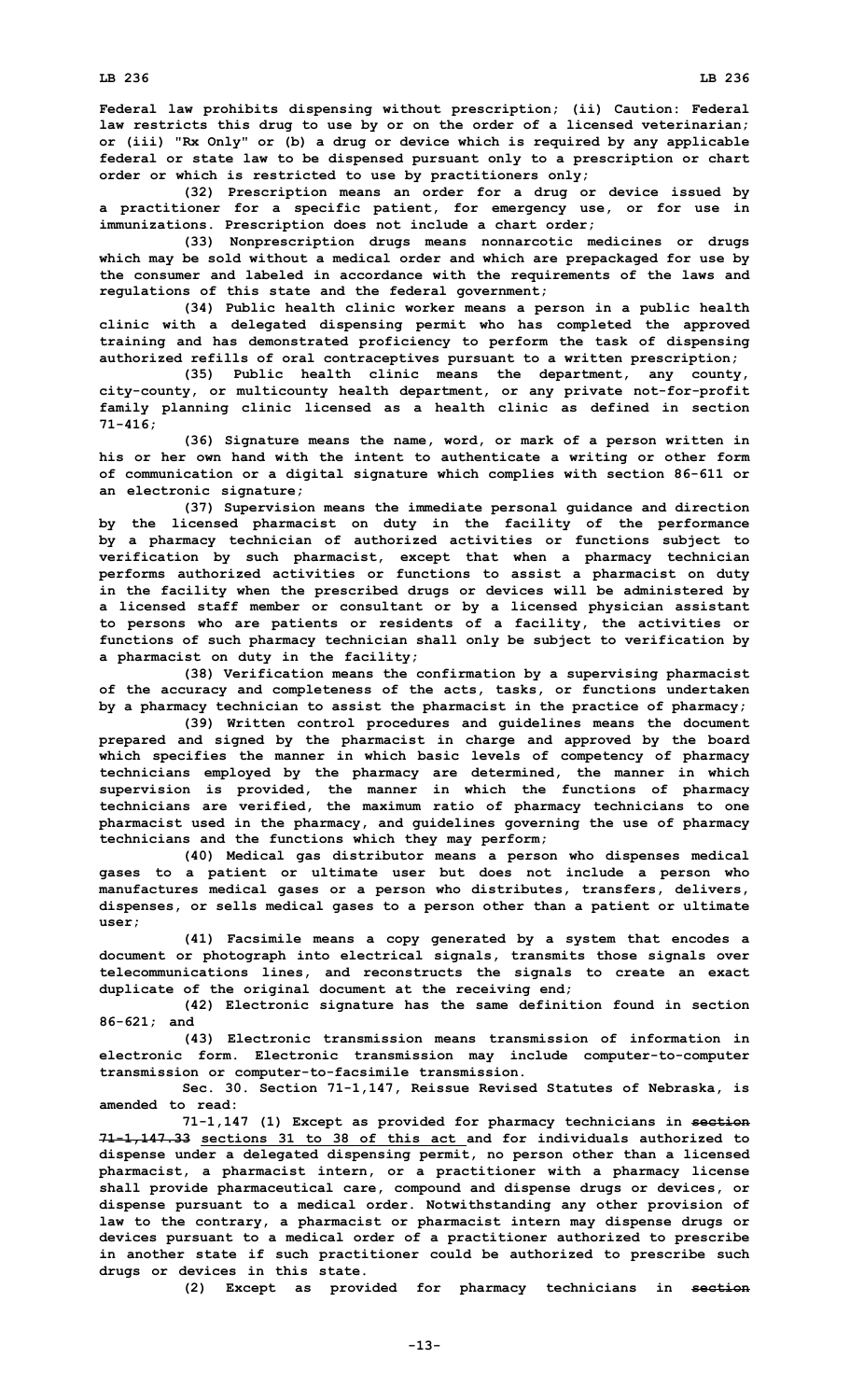**LB 236 LB 236**

**71-1,147.33 sections 31 to 38 of this act and for individuals authorized to dispense under <sup>a</sup> delegated dispensing permit, it shall be unlawful for any person to permit or direct <sup>a</sup> person who is not <sup>a</sup> pharmacist intern, <sup>a</sup> licensed pharmacist, or <sup>a</sup> practitioner with <sup>a</sup> pharmacy license to provide pharmaceutical care, compound and dispense drugs or devices, or dispense pursuant to <sup>a</sup> medical order.**

**(3) It shall be unlawful for any person to coerce or attempt to coerce <sup>a</sup> pharmacist to enter into <sup>a</sup> delegated dispensing agreement or to supervise any pharmacy technician for any purpose or in any manner contrary to the professional judgment of the pharmacist. Violation of this subsection by <sup>a</sup> health care professional regulated pursuant to the provisions of Chapter 71 shall be considered an act of unprofessional conduct. <sup>A</sup> violation of this subsection by <sup>a</sup> facility shall be prima facie evidence in an action against the license of the facility pursuant to the Health Care Facility Licensure Act. Any pharmacist subjected to coercion or attempted coercion pursuant to this subsection has <sup>a</sup> cause of action against the person and may recover his or her damages and reasonable attorney's fees.**

**(4) Violation of this section by an unlicensed person shall be <sup>a</sup> Class III misdemeanor.**

**Sec. 31. (1) All pharmacy technicians employed by <sup>a</sup> facility licensed under the Health Care Facility Licensure Act shall be registered with the Pharmacy Technician Registry created in section 34 of this act.**

**(2) To register as <sup>a</sup> pharmacy technician, an individual shall (a) be at least eighteen years of age, (b) be <sup>a</sup> high school graduate or be officially recognized by the State Department of Education as possessing the equivalent degree of education, (c) have never been convicted of any nonalcohol, drug-related misdemeanor or felony, (d) file an application with the department, and (e) pay the applicable fee.**

**(3) <sup>A</sup> pharmacy technician shall apply for registration as provided in this section within thirty days after being hired by <sup>a</sup> pharmacy or facility. Pharmacy technicians employed in that capacity on the effective date of this act shall apply for registration within thirty days after the effective date of this act.**

**Sec. 32. (1) <sup>A</sup> pharmacy technician shall only perform tasks which do not require professional judgment and which are subject to verification to assist <sup>a</sup> pharmacist in the practice of pharmacy.**

**(2) The functions and tasks which shall not be performed by pharmacy technicians include, but are not limited to:**

**(a) Receiving oral medical orders from <sup>a</sup> practitioner or his or her agent;**

**(b) Providing patient counseling;**

**(c) Performing any evaluation or necessary clarification of <sup>a</sup> medical order or performing any functions other than strictly clerical functions involving <sup>a</sup> medical order;**

**(d) Supervising or verifying the tasks and functions of pharmacy technicians;**

**(e) Interpreting or evaluating the data contained in <sup>a</sup> patient's record maintained pursuant to section 71-1,147.35;**

**(f) Releasing any confidential information maintained by the pharmacy;**

**(g) Performing any professional consultations; and**

**(h) Drug product selection, with regard to an individual medical order, in accordance with the Nebraska Drug Product Selection Act.**

**(3) The director shall, with the recommendation of the board, waive any of the limitations in subsection (2) of this section for purposes of <sup>a</sup> scientific study of the role of pharmacy technicians approved by the board. Such study shall be based upon providing improved patient care or enhanced pharmaceutical care. Any such waiver shall state the length of the study and shall require that all study data and results be made available to the board upon the completion of the study. Nothing in this subsection requires the board to approve any study proposed under this subsection.**

**Sec. 33. (1) <sup>A</sup> pharmacy employing pharmacy technicians shall be responsible for the supervision and performance of the pharmacy technicians.**

**(2) The pharmacist in charge shall be responsible for the practice of pharmacy and the establishment of written control procedures and guidelines governing the qualifications, onsite training, functions, supervision, and verification of the performance of pharmacy technicians. The supervision of such technicians at the place of employment shall be performed by the licensed pharmacist who is on duty in the facility with the pharmacy technicians.**

**(3)(a) Each pharmacy shall document, in <sup>a</sup> manner and method specified in the written control procedures and guidelines, the basic competence of the pharmacy technician prior to performance of tasks and**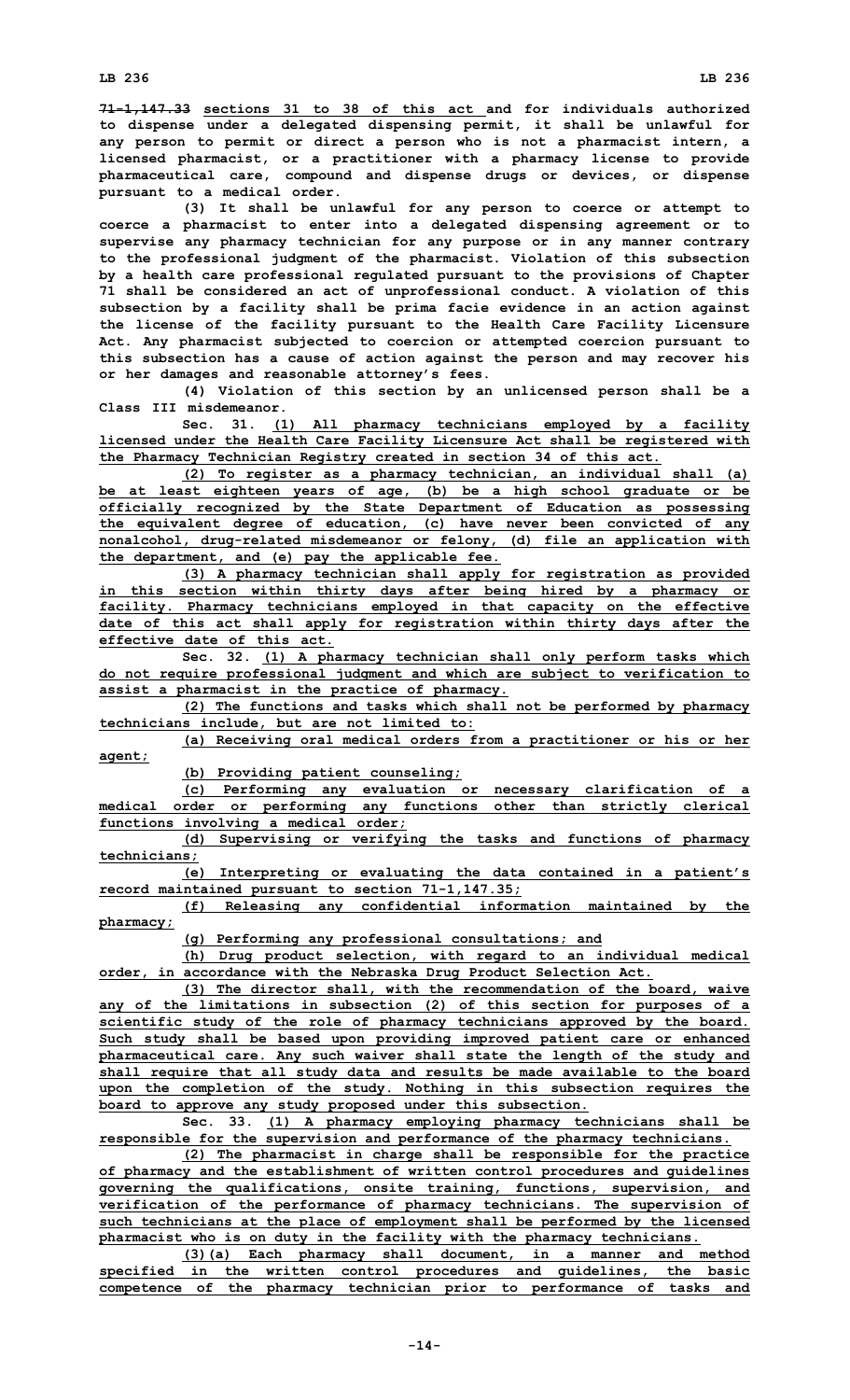**functions by such technician. Such basic competence shall include, but not be limited to:**

**(i) Basic pharmaceutical nomenclature;**

**(ii) Metric system measures, both liquid and solid;**

**(iii) The meaning and use of Roman numerals;**

**(iv) Abbreviations used for dosages and directions to patients;**

**(v) Basic medical terms, including terms relating to ailments, diseases, or infirmities;**

**(vi) The use and operation of automated dispensing and record-keeping systems if used by the employing pharmacy;**

**(vii) Applicable statutes, rules, and regulations governing the preparation, compounding, dispensing, and distribution of drugs or devices, record keeping with regard to such functions, and the employment, use, and functions of pharmacy technicians; and**

**(viii) The contents of the written control procedures and guidelines.**

**(b) Written control procedures and guidelines shall specify the functions that pharmacy technicians may perform in the employing pharmacy. The written control procedures and guidelines shall specify the means used by the employing pharmacy to verify that the prescribed drug or device, the dosage form, and the directions provided to the patient or caregiver conform to the medical order authorizing the drug or device to be dispensed.**

**(c) The written control procedures and guidelines shall specify the manner in which the verification made prior to dispensing is documented.**

**(4) Each pharmacy or facility shall, before using pharmacy technicians, file with the board <sup>a</sup> copy of its written control procedures and guidelines and receive approval of its written control procedures and guidelines from the board. The board shall, within ninety days after the filing of such written control procedures and guidelines, review and either approve or disapprove them. The board shall notify the pharmacy or facility of the approval or disapproval. The board or its representatives shall have access to the approved written control procedures and guidelines upon request. Any written control procedures and guidelines for supportive pharmacy personnel that were filed by <sup>a</sup> pharmacy and approved by the board prior to the effective date of this act shall be deemed to be approved and to apply to pharmacy technicians.**

**Sec. 34. (1) The Pharmacy Technician Registry is created. The department shall list each pharmacy technician registration in the registry. A listing in the registry shall be valid for the term of the registration and upon renewal unless such listing is refused renewal or is removed as provided in section 35 of this act.**

**(2) The registry shall contain the following information on each individual who meets the conditions set out in section 31 of this act: (a) The individual's full name; (b) information necessary to identify the individual; (c) any conviction of <sup>a</sup> nonalcohol, drug-related felony or misdemeanor reported to the department; and (d) any other information as the department may require by rule and regulation.**

**Sec. 35. (1) <sup>A</sup> registration to practice as <sup>a</sup> pharmacy technician may be denied, refused renewal, removed, or suspended or have other disciplinary measures taken against it by the department, with the recommendation of the board, for failure to meet the requirements of or for violation of sections 31 to 38 of this act or the rules and regulations adopted under such sections.**

**(2) If the department proposes to deny, refuse renewal of, or remove or suspend <sup>a</sup> registration, it shall send the applicant or registrant <sup>a</sup> notice setting forth the action to be taken and the reasons for the determination. The denial, refusal to renew, removal, or suspension shall become final thirty days after mailing the notice unless the applicant or registrant gives written notice to the department of his or her desire for an informal conference or for <sup>a</sup> formal hearing.**

**(3) Notice may be served by any method specified in section 25-505.01, or the department may permit substitute or constructive service as provided in section 25-517.02 when service cannot be made with reasonable diligence by any of the methods specified in section 25-505.01.**

**(4) Pharmacy technicians may participate in the Licensee Assistance Program described in section 71-172.01.**

**Sec. 36. (1) If <sup>a</sup> pharmacy technician performs functions requiring professional judgment and licensure as <sup>a</sup> pharmacist, performs functions not specified under approved written control procedures and guidelines, or performs functions without supervision and such acts are known to the pharmacist supervising the pharmacy technician or the pharmacist in charge or are of such <sup>a</sup> nature that they should have been known to <sup>a</sup> reasonable person, such acts may be considered acts of unprofessional conduct on the**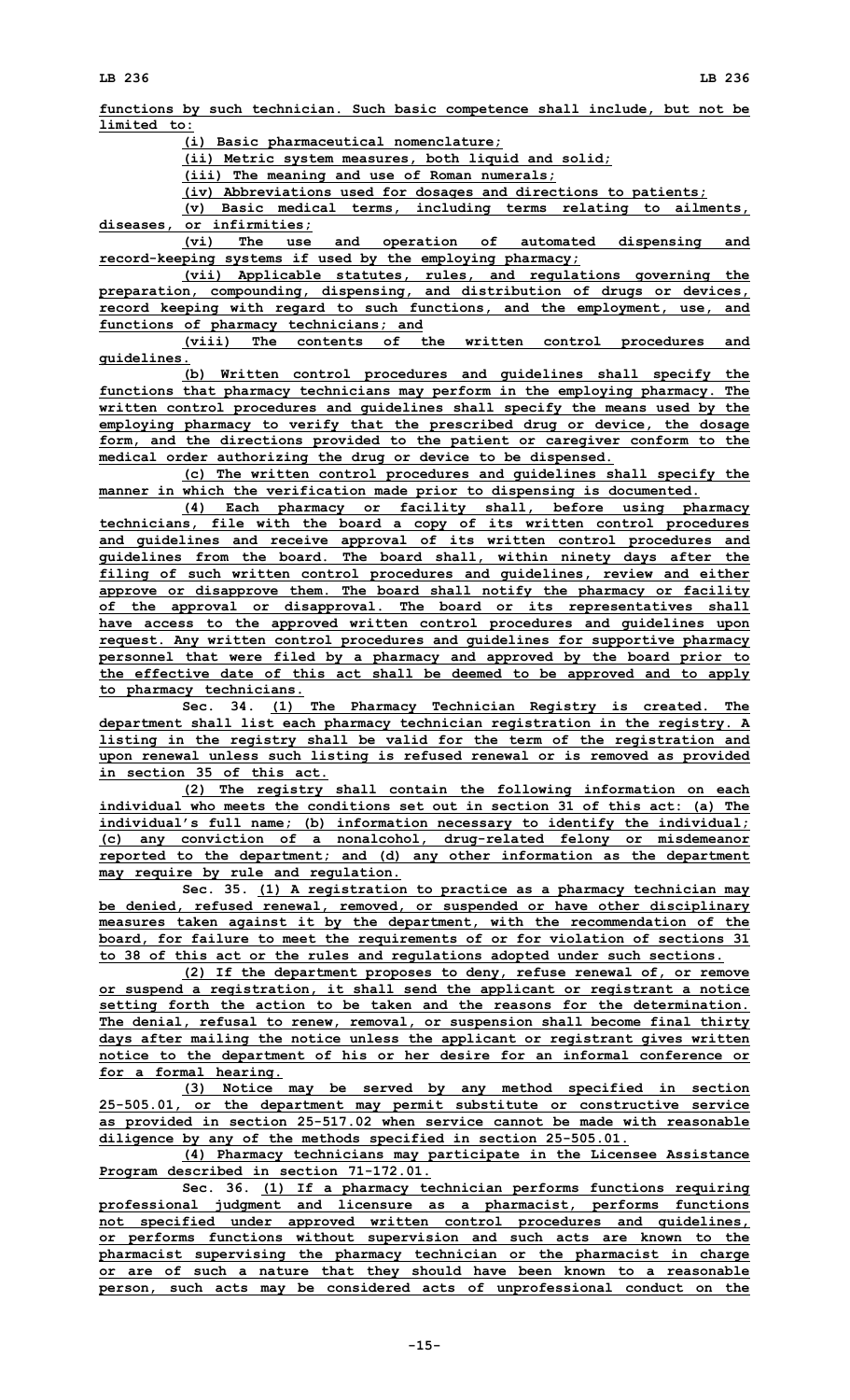**part of the pharmacist supervising the pharmacy technician or the pharmacist in charge pursuant to section 71-147, and disciplinary measures may be taken against such pharmacist supervising the pharmacy technician or the pharmacist in charge pursuant to the Uniform Licensing Law.**

**(2) Acts described in subsection (1) of this section may be grounds for the department, with the recommendation of the board, to apply to the district court in the judicial district in which the pharmacy is located for an order to cease and desist from the performance of any unauthorized acts. On or at any time after such application the court may, in its discretion, issue an order restraining such pharmacy or its agents or employees from the performance of unauthorized acts. After <sup>a</sup> hearing the court shall either grant or deny the application. Such order shall continue until the court, after <sup>a</sup> hearing, finds the basis for such order has been removed.**

**Sec. 37. <sup>A</sup> person whose registration has been denied, refused renewal, removed, or suspended from the Pharmacy Technician Registry may reapply for registration or for lifting of the disciplinary sanction at any time in accordance with the rules and regulations adopted and promulgated by the department.**

**Sec. 38. <sup>A</sup> pharmacy technician shall report first-hand knowledge of facts giving him or her reason to believe that any person in his or her profession, or any person in another profession under the regulatory provisions of the department, may be practicing while his or her ability to practice is impaired by alcohol, controlled substances, or narcotic drugs. A report made to the department under this section shall be confidential. Any person making <sup>a</sup> report to the department under this section, except for those self-reporting, shall be completely immune from criminal or civil liability of any nature, whether direct or derivative, for filing <sup>a</sup> report or for disclosure of documents, records, or other information to the department under this section. The immunity granted by this section shall not apply to any person causing damage or injury by his or her willful, wanton, or grossly negligent act of commission or omission.**

**Sec. 39. For purposes of sections 39 to 42 of this act:**

**(1) Activities of daily living has the definition found in section 71-6602;**

**(2) Attendant services means services provided to nonmedically fragile persons, including hands-on assistance with activities of daily living, transfer, grooming, medication reminders, and similar activities;**

**(3) Companion services means the provision of companionship and assistance with letter writing, reading, and similar activities;**

**(4) Homemaker services means assistance with household tasks, including, but not limited to, housekeeping, personal laundry, shopping, incidental transportation, and meals;**

**(5) In-home personal services means attendant services, companion services, and homemaker services that do not require the exercise of medical or nursing judgment provided to <sup>a</sup> person in his or her residence to enable the person to remain safe and comfortable in such residence;**

**(6) In-home personal services agency means an entity that provides or offers to provide in-home personal services for compensation by employees of the agency or by persons with whom the agency has contracted to provide such services. In-home personal services agency does not include <sup>a</sup> local public health department as defined in section 71-1626, <sup>a</sup> health care facility as defined in section 71-413, <sup>a</sup> health care service as defined in section 71-415, programs supported by the federal Corporation for National and Community Service, an unlicensed home care registry or similar entity that screens and schedules independent contractors as caregivers for persons, or an agency that provides only housecleaning services. A home health agency may be an in-home personal services agency; and**

**(7) In-home personal services worker means <sup>a</sup> person who meets the requirements of section 40 of this act and provides in-home personal services. Sec. 40. An in-home personal services worker:**

**(1) Shall be at least eighteen years of age;**

**(2) Shall have good moral character;**

**(3) Shall not have been convicted of <sup>a</sup> crime under the laws of Nebraska or another jurisdiction, the penalty for which is imprisonment for <sup>a</sup> period of more than one year and which crime is rationally related to the person's fitness or capacity to act as an in-home personal services worker;**

**(4) Shall have no adverse findings on the Adult Protective Services Central Registry, the central register created in section 28-718, the Medication Aide Registry, the Nurse Aide Registry, or the central registry maintained by the sex offender registration and community notification division of the Nebraska State Patrol pursuant to section 29-4004;**

**(5) Shall be able to speak and understand the English language or**